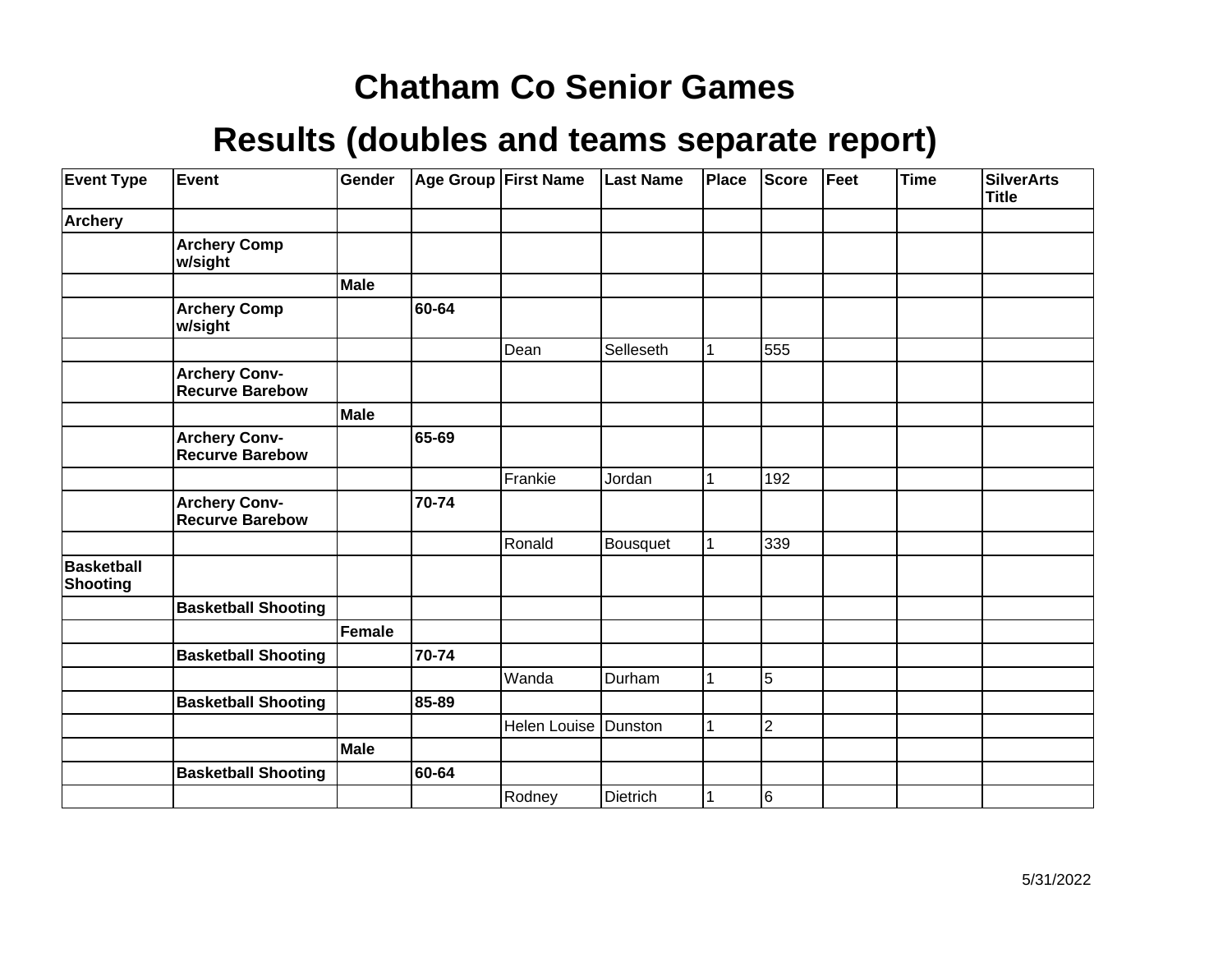| <b>Event Type</b> | Event                      | Gender |       | Age Group First Name | <b>Last Name</b> | Place          | <b>Score</b>   | Feet | Time | <b>SilverArts</b><br><b>Title</b> |
|-------------------|----------------------------|--------|-------|----------------------|------------------|----------------|----------------|------|------|-----------------------------------|
|                   | <b>Basketball Shooting</b> |        | 70-74 |                      |                  |                |                |      |      |                                   |
|                   |                            |        |       | Calvin               | Marsh            |                | 15             |      |      |                                   |
|                   |                            |        |       | Dennis               | Streets          | $\overline{2}$ | 6              |      |      |                                   |
|                   |                            |        |       | Mark                 | Herboth          | $\mathbf 2$    | $\overline{6}$ |      |      |                                   |
|                   | <b>Basketball Shooting</b> |        | 75-79 |                      |                  |                |                |      |      |                                   |
|                   |                            |        |       | Conway               | Foxx             |                | $\overline{7}$ |      |      |                                   |
|                   | <b>Basketball Shooting</b> |        | 80-84 |                      |                  |                |                |      |      |                                   |
|                   |                            |        |       | Jim                  | Epperson         |                | 6              |      |      |                                   |
| <b>Bocce</b>      |                            |        |       |                      |                  |                |                |      |      |                                   |
|                   | <b>Bocce</b>               |        |       |                      |                  |                |                |      |      |                                   |
|                   |                            | Female |       |                      |                  |                |                |      |      |                                   |
|                   | <b>Bocce</b>               |        | 60-64 |                      |                  |                |                |      |      |                                   |
|                   |                            |        |       | Linda                | Saum             |                |                |      |      |                                   |
|                   |                            |        |       | Kim                  | Warren           | $\overline{c}$ |                |      |      |                                   |
|                   | <b>Bocce</b>               |        | 75-79 |                      |                  |                |                |      |      |                                   |
|                   |                            |        |       | Helen                | Farrar           | 1              |                |      |      |                                   |
|                   |                            |        |       | Glenda               | Dixon            | 2              |                |      |      |                                   |
|                   |                            |        |       | Shirley              | <b>Brooks</b>    | 3              |                |      |      |                                   |
|                   | <b>Bocce</b>               |        | 80-84 |                      |                  |                |                |      |      |                                   |
|                   |                            |        |       | Esther               | Carr             |                |                |      |      |                                   |
|                   |                            |        |       | Juliana              | Walton           | $\mathbf 2$    |                |      |      |                                   |
|                   | <b>Bocce</b>               |        | 85-89 |                      |                  |                |                |      |      |                                   |
|                   |                            |        |       | Helen Louise Dunston |                  |                |                |      |      |                                   |
|                   |                            | Male   |       |                      |                  |                |                |      |      |                                   |
|                   | <b>Bocce</b>               |        | 65-69 |                      |                  |                |                |      |      |                                   |
|                   |                            |        |       | Bill                 | Widman           |                |                |      |      |                                   |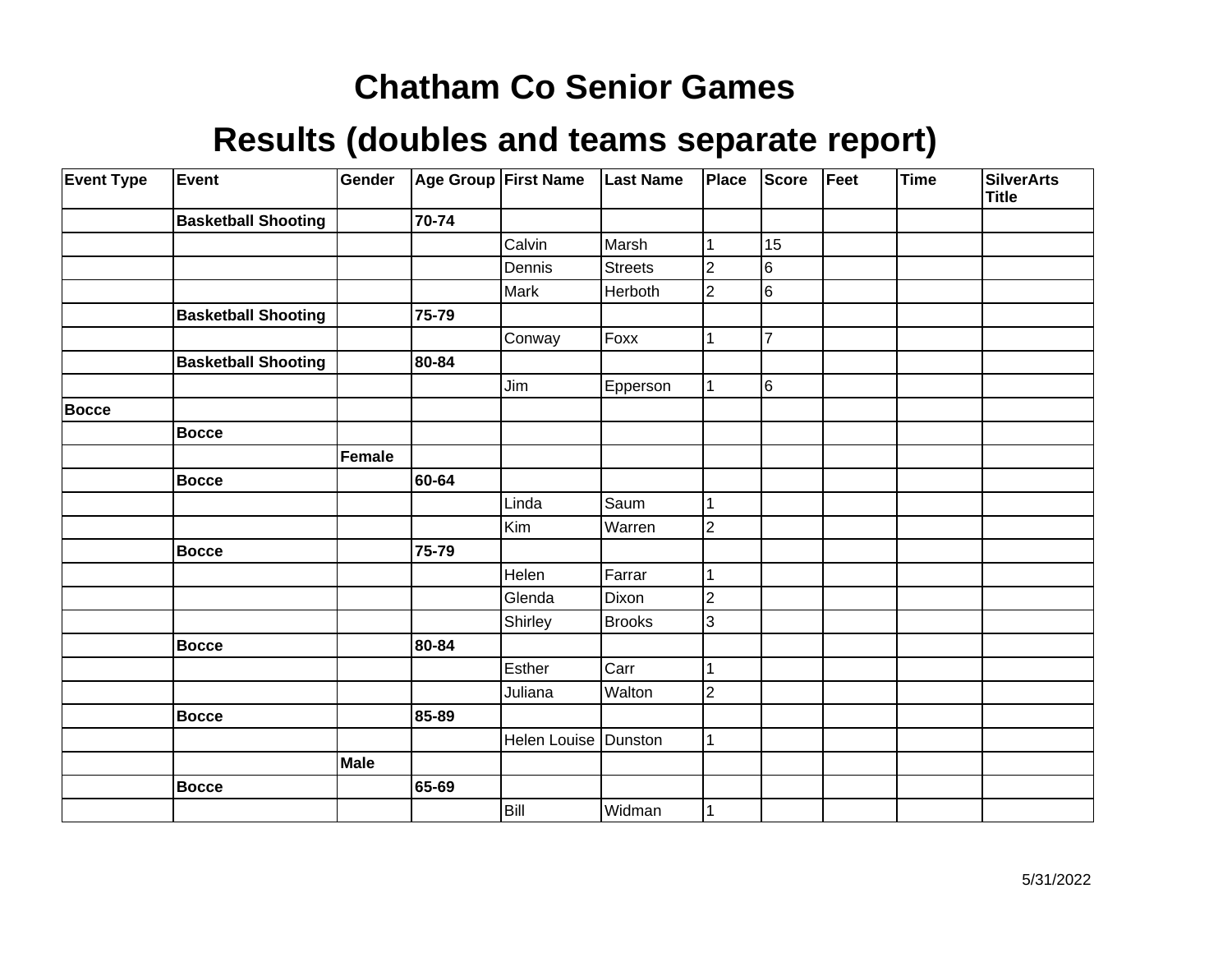| <b>Event Type</b> | Event                  | Gender |       | Age Group First Name    | <b>Last Name</b> | Place | Score | Feet | <b>Time</b> | <b>SilverArts</b><br><b>Title</b> |
|-------------------|------------------------|--------|-------|-------------------------|------------------|-------|-------|------|-------------|-----------------------------------|
|                   | <b>Bocce</b>           |        | 70-74 |                         |                  |       |       |      |             |                                   |
|                   |                        |        |       | Darrell                 | Jones            |       |       |      |             |                                   |
|                   | <b>Bocce</b>           |        | 75-79 |                         |                  |       |       |      |             |                                   |
|                   |                        |        |       | Conway                  | Foxx             |       |       |      |             |                                   |
|                   |                        |        |       | Michael                 | Gates            | 2     |       |      |             |                                   |
|                   |                        |        |       | $\operatorname{\sf Ed}$ | <b>Block</b>     | 3     |       |      |             |                                   |
|                   | <b>Bocce</b>           |        | 80-84 |                         |                  |       |       |      |             |                                   |
|                   |                        |        |       | Jim                     | Epperson         |       |       |      |             |                                   |
|                   | <b>Bocce</b>           |        | 85-89 |                         |                  |       |       |      |             |                                   |
|                   |                        |        |       | Frans                   | Verhagen         |       |       |      |             |                                   |
|                   | <b>Bocce</b>           |        | 90-94 |                         |                  |       |       |      |             |                                   |
|                   |                        |        |       | David                   | Duddles          |       |       |      |             |                                   |
| <b>Bowling</b>    |                        |        |       |                         |                  |       |       |      |             |                                   |
|                   | <b>Bowling Singles</b> |        |       |                         |                  |       |       |      |             |                                   |
|                   |                        | Female |       |                         |                  |       |       |      |             |                                   |
|                   | <b>Bowling Singles</b> |        | 55-59 |                         |                  |       |       |      |             |                                   |
|                   |                        |        |       | Ann                     | Strickland       |       | 171   |      |             |                                   |
|                   | <b>Bowling Singles</b> |        | 60-64 |                         |                  |       |       |      |             |                                   |
|                   |                        |        |       | Kim                     | Warren           |       | 365   |      |             |                                   |
|                   | <b>Bowling Singles</b> |        | 65-69 |                         |                  |       |       |      |             |                                   |
|                   |                        |        |       | Debbie                  | Lyerly           |       | 215   |      |             |                                   |
|                   | <b>Bowling Singles</b> |        | 70-74 |                         |                  |       |       |      |             |                                   |
|                   |                        |        |       | Valeria                 | Gist             |       | 266   |      |             |                                   |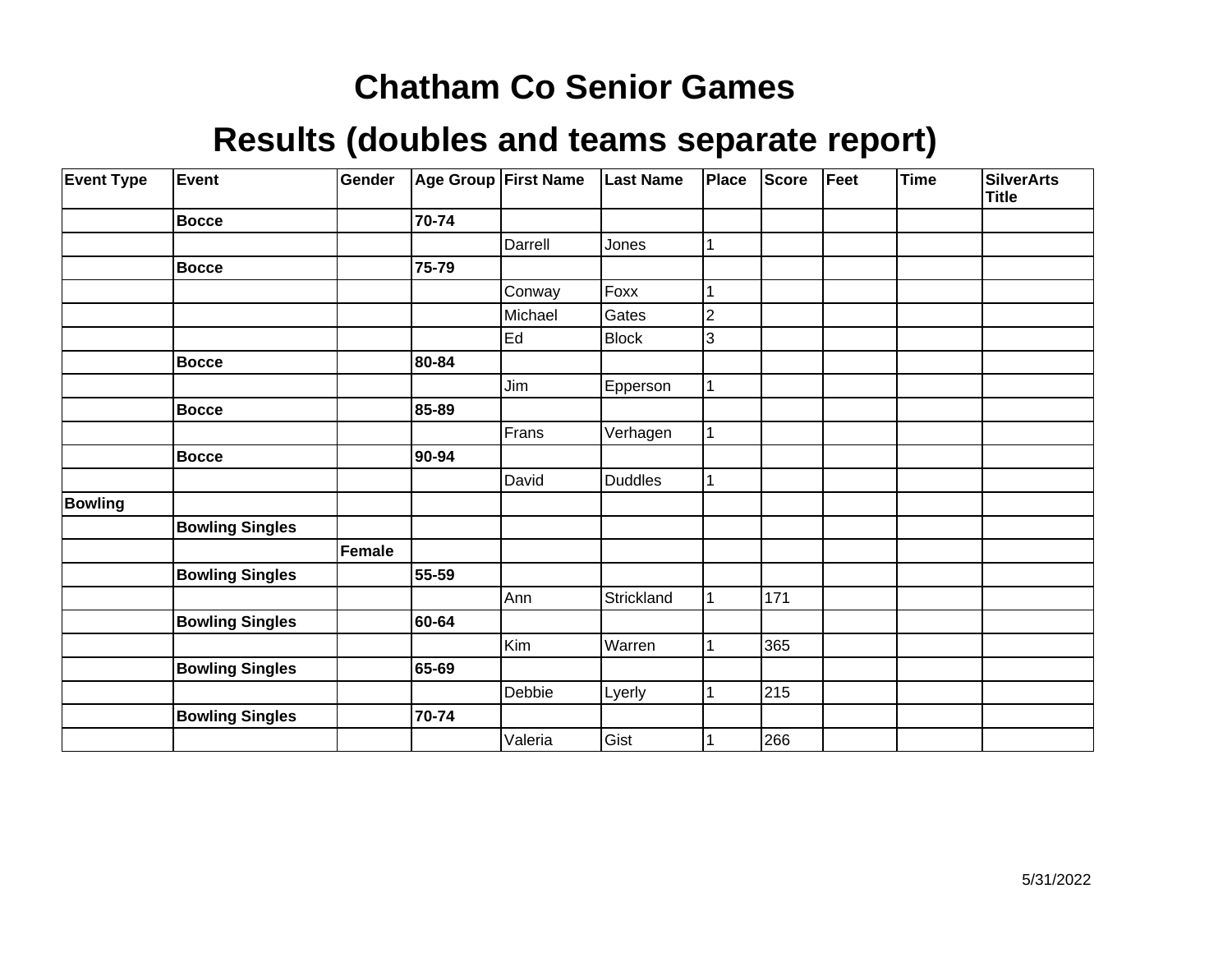| <b>Event Type</b>   | <b>Event</b>                              | Gender |       | Age Group First Name | <b>Last Name</b> | Place          | Score | Feet | <b>Time</b> | <b>SilverArts</b><br><b>Title</b> |
|---------------------|-------------------------------------------|--------|-------|----------------------|------------------|----------------|-------|------|-------------|-----------------------------------|
|                     | <b>Bowling Singles</b>                    |        | 75-79 |                      |                  |                |       |      |             |                                   |
|                     |                                           |        |       | Glenda               | Dixon            |                | 196   |      |             |                                   |
|                     |                                           |        |       | <b>Betty</b>         | Cherry           | $\overline{c}$ | 144   |      |             |                                   |
|                     |                                           |        |       | Helen                | Farrar           | 3              | 132   |      |             |                                   |
|                     |                                           | Male   |       |                      |                  |                |       |      |             |                                   |
|                     | <b>Bowling Singles</b>                    |        | 65-69 |                      |                  |                |       |      |             |                                   |
|                     |                                           |        |       | Don                  | Warren           |                | 457   |      |             |                                   |
|                     | <b>Bowling Singles</b>                    |        | 70-74 |                      |                  |                |       |      |             |                                   |
|                     |                                           |        |       | Calvin               | Marsh            |                | 252   |      |             |                                   |
| <b>Cheerleading</b> |                                           |        |       |                      |                  |                |       |      |             |                                   |
|                     | <b>Cheerleaders Small</b><br>Group        |        |       |                      |                  |                |       |      |             |                                   |
|                     |                                           | Female |       |                      |                  |                |       |      |             |                                   |
|                     | <b>Cheerleaders Small</b><br><b>Group</b> |        | 60-64 |                      |                  |                |       |      |             |                                   |
|                     |                                           |        |       | Elizabeth            | Fridley          |                |       |      |             |                                   |
|                     | <b>Cheerleaders Small</b><br>Group        |        | 65-69 |                      |                  |                |       |      |             |                                   |
|                     |                                           |        |       | Debbie               | Lee              | 1              |       |      |             |                                   |
|                     | <b>Cheerleaders Small</b><br>Group        |        | 75-79 |                      |                  |                |       |      |             |                                   |
|                     |                                           |        |       | Annie                | Alston           | 1              |       |      |             |                                   |
|                     | <b>Cheerleaders Small</b><br>Group        |        | 80-84 |                      |                  |                |       |      |             |                                   |
|                     |                                           |        |       | Olivia               | Harrington       | 1              |       |      |             |                                   |
|                     |                                           |        |       | MaryLou              | Mackintosh       |                |       |      |             |                                   |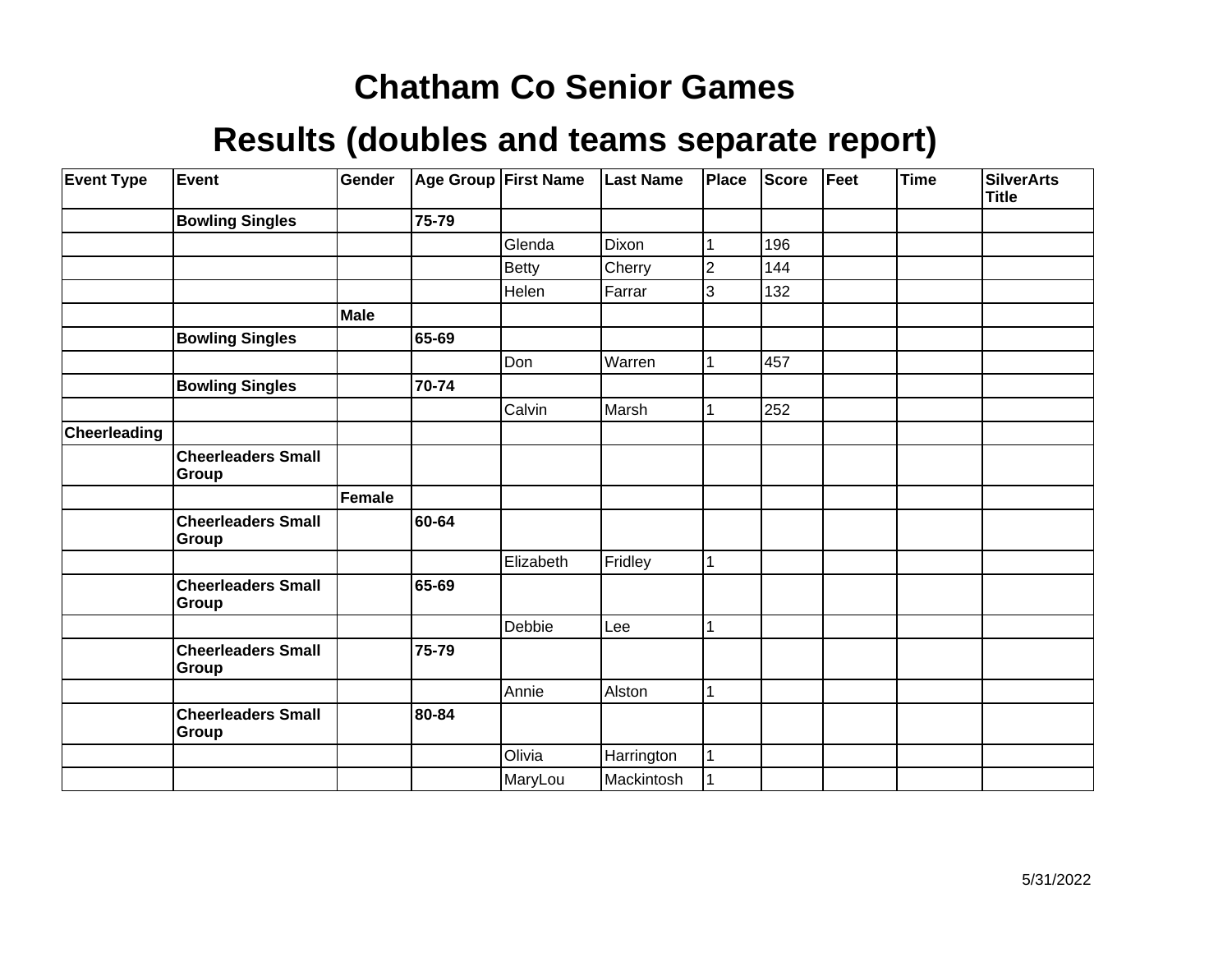| <b>Event Type</b> | Event           | Gender      |       | Age Group First Name | <b>Last Name</b> | Place          | <b>Score</b> | Feet | <b>Time</b> | <b>SilverArts</b><br><b>Title</b> |
|-------------------|-----------------|-------------|-------|----------------------|------------------|----------------|--------------|------|-------------|-----------------------------------|
| <b>Cornhole</b>   |                 |             |       |                      |                  |                |              |      |             |                                   |
|                   | <b>Cornhole</b> |             |       |                      |                  |                |              |      |             |                                   |
|                   |                 | Female      |       |                      |                  |                |              |      |             |                                   |
|                   | Cornhole        |             | 60-64 |                      |                  |                |              |      |             |                                   |
|                   |                 |             |       | Kim                  | Warren           | 1              |              |      |             |                                   |
|                   |                 |             |       | Darlene              | Smith            | $\overline{c}$ |              |      |             |                                   |
|                   | <b>Cornhole</b> |             | 75-79 |                      |                  |                |              |      |             |                                   |
|                   |                 |             |       | Ann                  | Jordan           | 1              |              |      |             |                                   |
|                   | Cornhole        |             | 85-89 |                      |                  |                |              |      |             |                                   |
|                   |                 |             |       | <b>Helen Louise</b>  | Dunston          | 1              |              |      |             |                                   |
|                   |                 |             |       | Bonnie               | Reaves           | $\overline{c}$ |              |      |             |                                   |
|                   |                 | <b>Male</b> |       |                      |                  |                |              |      |             |                                   |
|                   | <b>Cornhole</b> |             | 65-69 |                      |                  |                |              |      |             |                                   |
|                   |                 |             |       | Don                  | Warren           | 1              |              |      |             |                                   |
|                   | <b>Cornhole</b> |             | 70-74 |                      |                  |                |              |      |             |                                   |
|                   |                 |             |       | Mark                 | Herboth          | $\overline{2}$ |              |      |             |                                   |
|                   | Cornhole        |             | 80-84 |                      |                  |                |              |      |             |                                   |
|                   |                 |             |       | Jim                  | Epperson         | 1              |              |      |             |                                   |
|                   |                 |             |       | George               | Lee              | $\overline{2}$ |              |      |             |                                   |
| <b>Croquet</b>    |                 |             |       |                      |                  |                |              |      |             |                                   |
|                   | <b>Croquet</b>  |             |       |                      |                  |                |              |      |             |                                   |
|                   |                 | Female      |       |                      |                  |                |              |      |             |                                   |
|                   | <b>Croquet</b>  |             | 65-69 |                      |                  |                |              |      |             |                                   |
|                   |                 |             |       | Anna                 | Shearer          | 1              |              |      |             |                                   |
|                   |                 |             |       | mary                 | norgren          | $\overline{c}$ |              |      |             |                                   |
|                   |                 |             |       | Esther               | Thyssen          | 3              |              |      |             |                                   |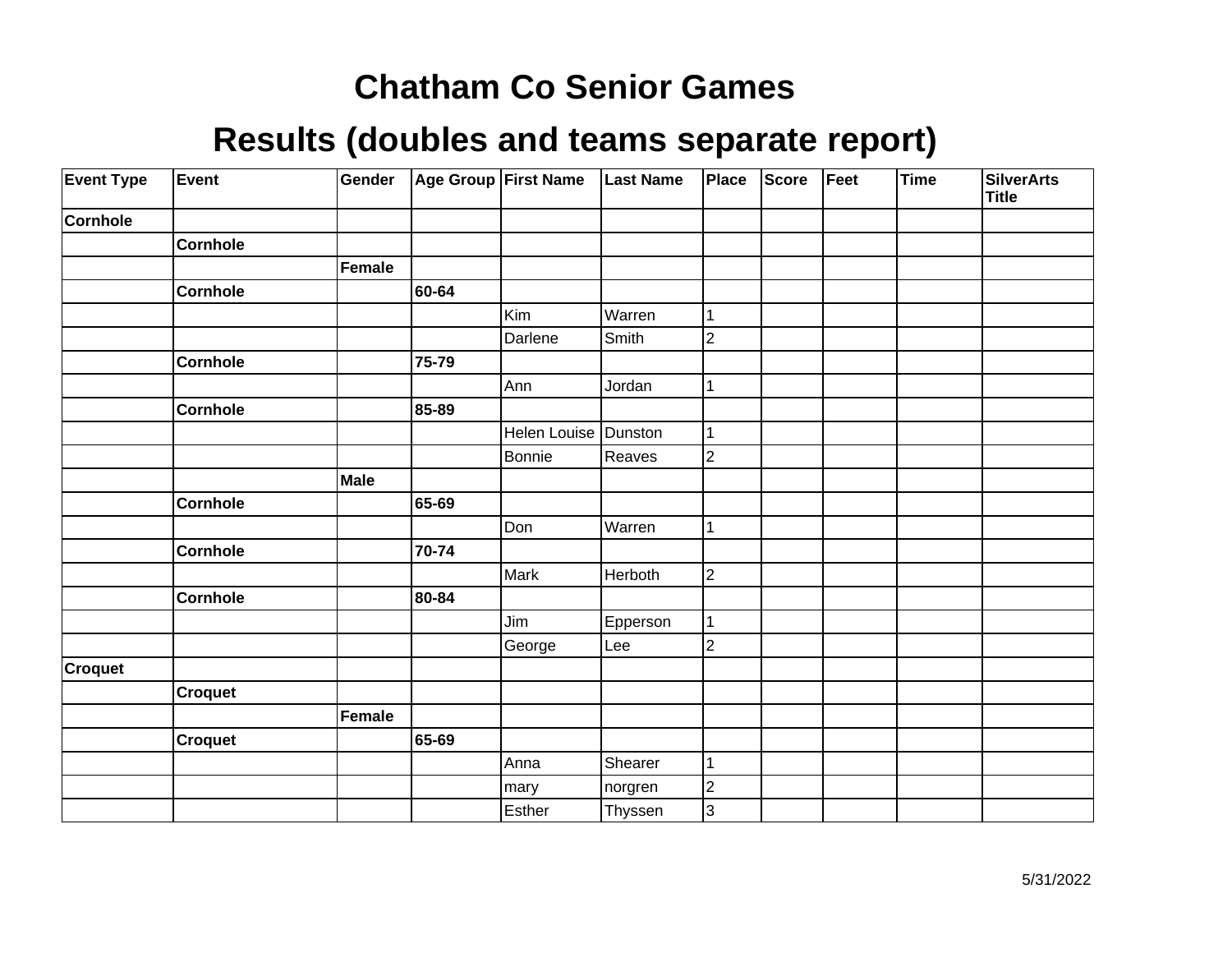| <b>Event Type</b> | Event                   | Gender |       | Age Group First Name | <b>Last Name</b> | Place          | Score | Feet | <b>Time</b>          | <b>SilverArts</b><br><b>Title</b> |
|-------------------|-------------------------|--------|-------|----------------------|------------------|----------------|-------|------|----------------------|-----------------------------------|
|                   | <b>Croquet</b>          |        | 70-74 |                      |                  |                |       |      |                      |                                   |
|                   |                         |        |       | Mary lou             | Huisking         |                |       |      |                      |                                   |
|                   |                         |        |       | Mariana              | Fiorentino       | $\overline{2}$ |       |      |                      |                                   |
|                   | <b>Croquet</b>          |        | 75-79 |                      |                  |                |       |      |                      |                                   |
|                   |                         |        |       | Sheila               | May              |                |       |      |                      |                                   |
|                   |                         |        |       | Jan                  | <b>Droke</b>     | 2              |       |      |                      |                                   |
|                   |                         |        |       | Heather              | Williams         | 3              |       |      |                      |                                   |
|                   | <b>Croquet</b>          |        | 85-89 |                      |                  |                |       |      |                      |                                   |
|                   |                         |        |       | Edith                | Seno             |                |       |      |                      |                                   |
|                   |                         | Male   |       |                      |                  |                |       |      |                      |                                   |
|                   | <b>Croquet</b>          |        | 70-74 |                      |                  |                |       |      |                      |                                   |
|                   |                         |        |       | Johnny               | Shaw             | 1              |       |      |                      |                                   |
|                   | <b>Croquet</b>          |        | 75-79 |                      |                  |                |       |      |                      |                                   |
|                   |                         |        |       | Michael              | Gates            |                |       |      |                      |                                   |
|                   | <b>Croquet</b>          |        | 80-84 |                      |                  |                |       |      |                      |                                   |
|                   |                         |        |       | John                 | May              |                |       |      |                      |                                   |
|                   | <b>Croquet</b>          |        | 85-89 |                      |                  |                |       |      |                      |                                   |
|                   |                         |        |       | Frans                | Verhagen         | 1              |       |      |                      |                                   |
|                   | <b>Croquet</b>          |        | 90-94 |                      |                  |                |       |      |                      |                                   |
|                   |                         |        |       | David                | Duddles          |                |       |      |                      |                                   |
| <b>Cycling</b>    |                         |        |       |                      |                  |                |       |      |                      |                                   |
|                   | <b>Cycling - 1 Mile</b> |        |       |                      |                  |                |       |      |                      |                                   |
|                   |                         | Female |       |                      |                  |                |       |      |                      |                                   |
|                   | <b>Cycling - 1 Mile</b> |        | 55-59 |                      |                  |                |       |      |                      |                                   |
|                   |                         |        |       | Renee                | Paschal          |                |       |      | 00:03:24.8<br>400000 |                                   |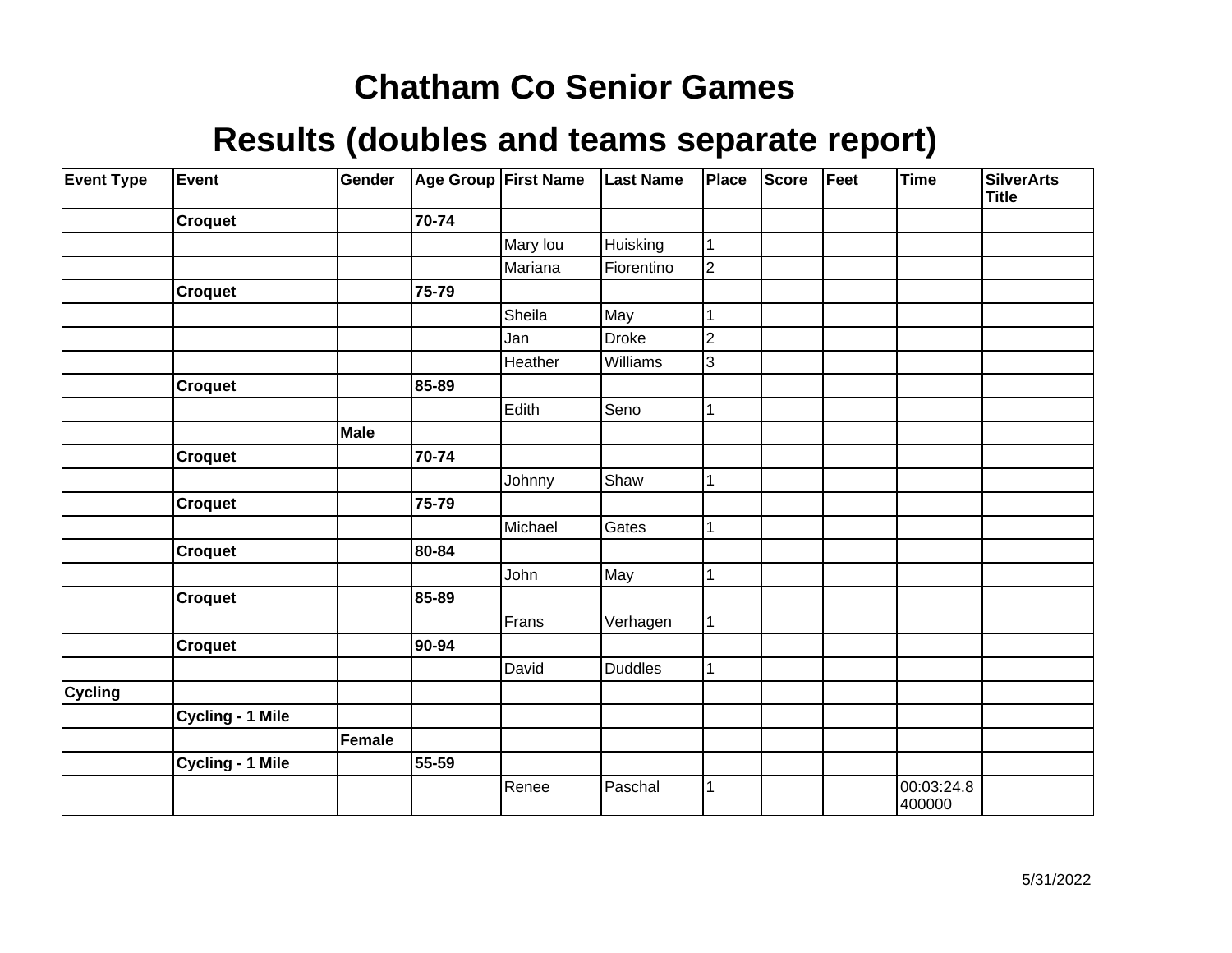| <b>Event Type</b> | Event                   | Gender |       | Age Group First Name | <b>Last Name</b> | <b>Place</b> | <b>Score</b> | Feet | <b>Time</b>          | <b>SilverArts</b><br><b>Title</b> |
|-------------------|-------------------------|--------|-------|----------------------|------------------|--------------|--------------|------|----------------------|-----------------------------------|
|                   |                         | Male   |       |                      |                  |              |              |      |                      |                                   |
|                   | <b>Cycling - 1 Mile</b> |        | 70-74 |                      |                  |              |              |      |                      |                                   |
|                   |                         |        |       | Mark                 | Herboth          |              |              |      | 00:04:42.5<br>400000 |                                   |
|                   | <b>Cycling - 1 Mile</b> |        | 80-84 |                      |                  |              |              |      |                      |                                   |
|                   |                         |        |       | Daniel               | Tunstall         |              |              |      | 00:03:15.2<br>200000 |                                   |
|                   | Cycling - 10K           |        |       |                      |                  |              |              |      |                      |                                   |
|                   |                         | Female |       |                      |                  |              |              |      |                      |                                   |
|                   | Cycling - 10K           |        | 55-59 |                      |                  |              |              |      |                      |                                   |
|                   |                         |        |       | Renee                | Paschal          | 1            |              |      | 00:25:07.7<br>800000 |                                   |
|                   |                         | Male   |       |                      |                  |              |              |      |                      |                                   |
|                   | Cycling - 10K           |        | 65-69 |                      |                  |              |              |      |                      |                                   |
|                   |                         |        |       | <b>Bob</b>           | Lijana           |              |              |      | 00:26:54.0<br>300000 |                                   |
|                   | Cycling - 10K           |        | 70-74 |                      |                  |              |              |      |                      |                                   |
|                   |                         |        |       | Richard              | Cordes           | 1            |              |      | 00:23:43.8<br>600000 |                                   |
|                   | Cycling - 10K           |        | 80-84 |                      |                  |              |              |      |                      |                                   |
|                   |                         |        |       | Daniel               | Tunstall         | 1            |              |      | 00:24:02.7<br>800000 |                                   |
|                   | Cycling - 5K            |        |       |                      |                  |              |              |      |                      |                                   |
|                   |                         | Female |       |                      |                  |              |              |      |                      |                                   |
|                   | Cycling - 5K            |        | 55-59 |                      |                  |              |              |      |                      |                                   |
|                   |                         |        |       | Renee                | Paschal          |              |              |      | 00:13:07.8<br>800000 |                                   |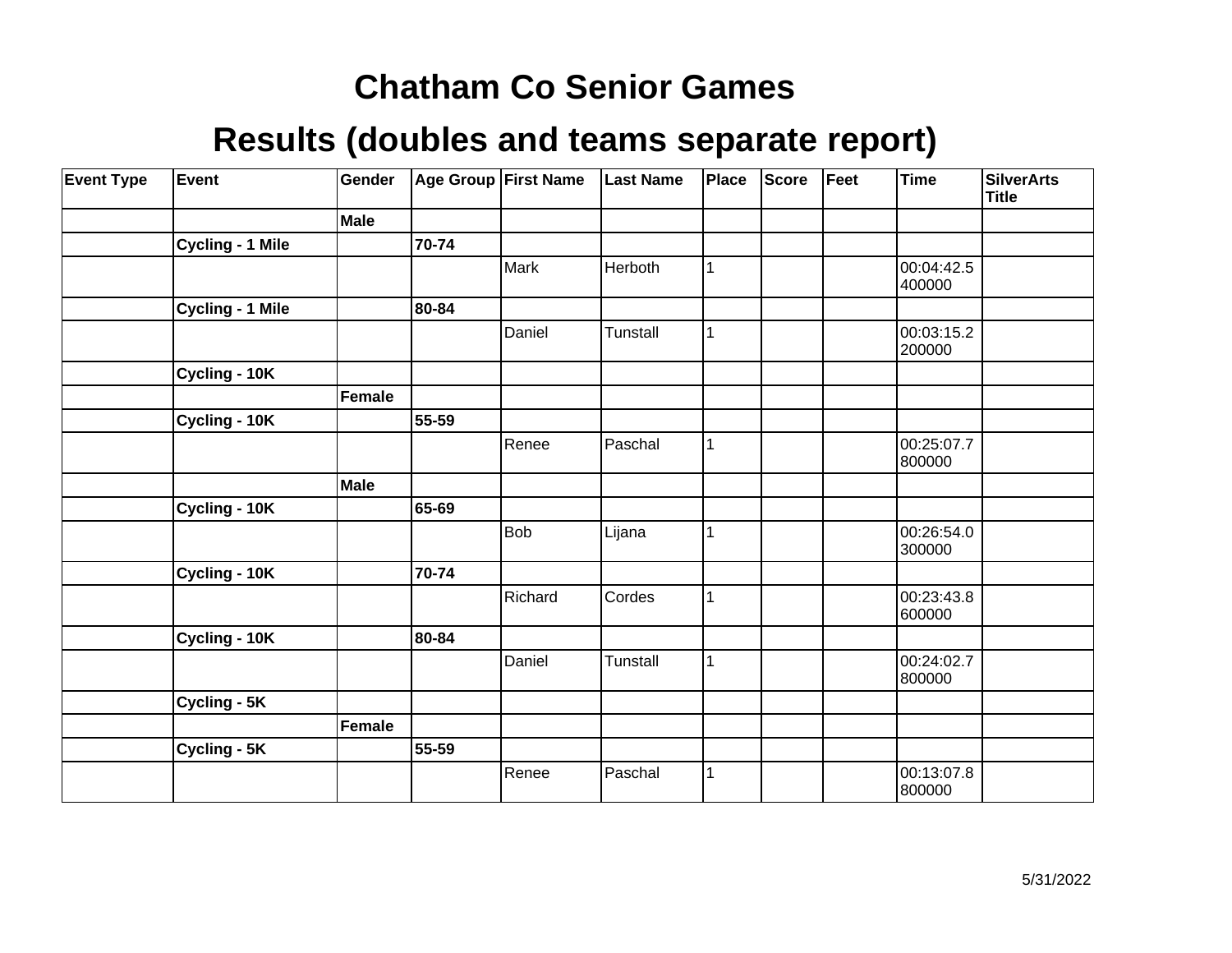| <b>Event Type</b> | Event                            | Gender      |       | Age Group First Name | <b>Last Name</b> | Place        | <b>Score</b> | Feet | Time                 | <b>SilverArts</b><br><b>Title</b> |
|-------------------|----------------------------------|-------------|-------|----------------------|------------------|--------------|--------------|------|----------------------|-----------------------------------|
|                   |                                  | Male        |       |                      |                  |              |              |      |                      |                                   |
|                   | Cycling - 5K                     |             | 65-69 |                      |                  |              |              |      |                      |                                   |
|                   |                                  |             |       | Bob                  | Lijana           | 1            |              |      | 00:13:47.2<br>200000 |                                   |
|                   | Cycling - 5K                     |             | 80-84 |                      |                  |              |              |      |                      |                                   |
|                   |                                  |             |       | Daniel               | Tunstall         | 1            |              |      | 00:12:24.5<br>600000 |                                   |
| <b>Disc Golf</b>  |                                  |             |       |                      |                  |              |              |      |                      |                                   |
|                   | <b>Disc Golf (Local</b><br>Only) |             |       |                      |                  |              |              |      |                      |                                   |
|                   |                                  | Female      |       |                      |                  |              |              |      |                      |                                   |
|                   | <b>Disc Golf (Local</b><br>Only) |             | 55-59 |                      |                  |              |              |      |                      |                                   |
|                   |                                  |             |       | Melissa              | Michael          | $\mathbf{1}$ | 41           |      |                      |                                   |
|                   |                                  | <b>Male</b> |       |                      |                  |              |              |      |                      |                                   |
|                   | <b>Disc Golf (Local</b><br>Only) |             | 70-74 |                      |                  |              |              |      |                      |                                   |
|                   |                                  |             |       | Dan                  | Burns            | $\mathbf{1}$ | 25           |      |                      |                                   |
|                   |                                  |             |       | Gregory              | Sturtz           |              | 25           |      |                      |                                   |
|                   | <b>Disc Golf (Local</b><br>Only) |             | 75-79 |                      |                  |              |              |      |                      |                                   |
|                   |                                  |             |       | Tim                  | Moore            | $\mathbf{1}$ | 26           |      |                      |                                   |
| Football<br>Throw |                                  |             |       |                      |                  |              |              |      |                      |                                   |
|                   | <b>Football Throw</b>            |             |       |                      |                  |              |              |      |                      |                                   |
|                   |                                  | <b>Male</b> |       |                      |                  |              |              |      |                      |                                   |
|                   | <b>Football Throw</b>            |             | 55-59 |                      |                  |              |              |      |                      |                                   |
|                   |                                  |             |       | Humberto             | Reyna            | 1            | 1            |      |                      |                                   |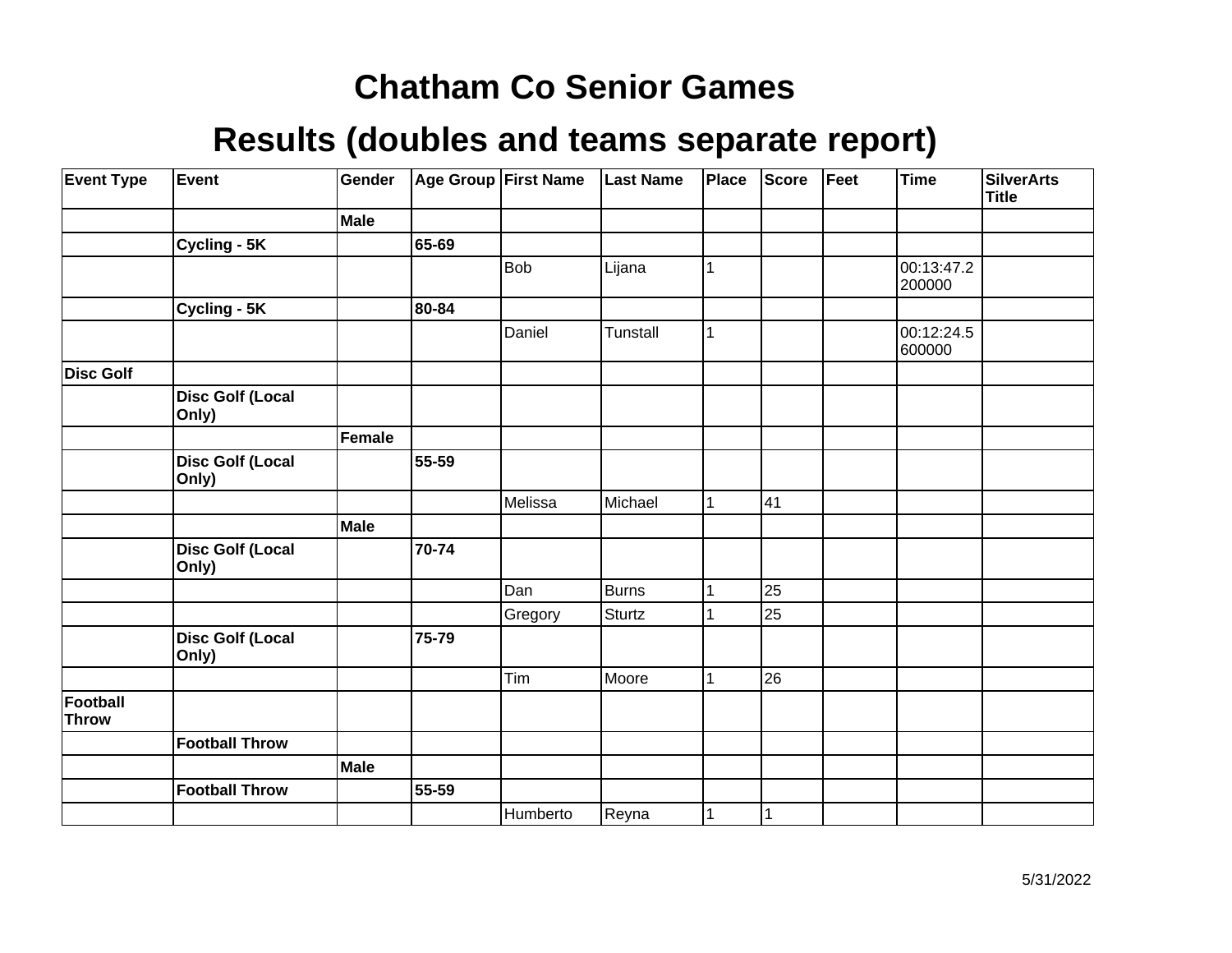| <b>Event Type</b> | <b>Event</b>                             | Gender        |       | Age Group First Name | <b>Last Name</b> | <b>Place</b> | Score | Feet | <b>Time</b> | <b>SilverArts</b><br><b>Title</b> |
|-------------------|------------------------------------------|---------------|-------|----------------------|------------------|--------------|-------|------|-------------|-----------------------------------|
|                   | <b>Football Throw</b>                    |               | 70-74 |                      |                  |              |       |      |             |                                   |
|                   |                                          |               |       | Mark                 | Herboth          |              | 1     |      |             |                                   |
|                   | <b>Football Throw</b>                    |               | 75-79 |                      |                  |              |       |      |             |                                   |
|                   |                                          |               |       | Conway               | Foxx             |              |       |      |             |                                   |
|                   | <b>Football Throw</b>                    |               | 80-84 |                      |                  |              |       |      |             |                                   |
|                   |                                          |               |       | Jim                  | Epperson         |              |       |      |             |                                   |
| <b>Fun Walk</b>   |                                          |               |       |                      |                  |              |       |      |             |                                   |
|                   | <b>SilverStriders Fun</b><br><b>Walk</b> |               |       |                      |                  |              |       |      |             |                                   |
|                   |                                          | <b>Female</b> |       |                      |                  |              |       |      |             |                                   |
|                   | <b>SilverStriders Fun</b><br><b>Walk</b> |               | 55-59 |                      |                  |              |       |      |             |                                   |
|                   |                                          |               |       | Melissa              | Michael          |              |       |      |             |                                   |
|                   | <b>SilverStriders Fun</b><br>Walk        |               | 60-64 |                      |                  |              |       |      |             |                                   |
|                   |                                          |               |       | Elizabeth            | Fridley          |              |       |      |             |                                   |
|                   | <b>SilverStriders Fun</b><br><b>Walk</b> |               | 80-84 |                      |                  |              |       |      |             |                                   |
|                   |                                          |               |       | Esther               | Carr             |              |       |      |             |                                   |
|                   |                                          |               |       | MaryLou              | Mackintosh       |              |       |      |             |                                   |
|                   | <b>SilverStriders Fun</b><br><b>Walk</b> |               | 85-89 |                      |                  |              |       |      |             |                                   |
|                   |                                          |               |       | Marilyn              | Woodruff         |              |       |      |             |                                   |
|                   |                                          | Male          |       |                      |                  |              |       |      |             |                                   |
|                   | <b>SilverStriders Fun</b><br><b>Walk</b> |               | 65-69 |                      |                  |              |       |      |             |                                   |
|                   |                                          |               |       | Bill                 | Widman           |              |       |      |             |                                   |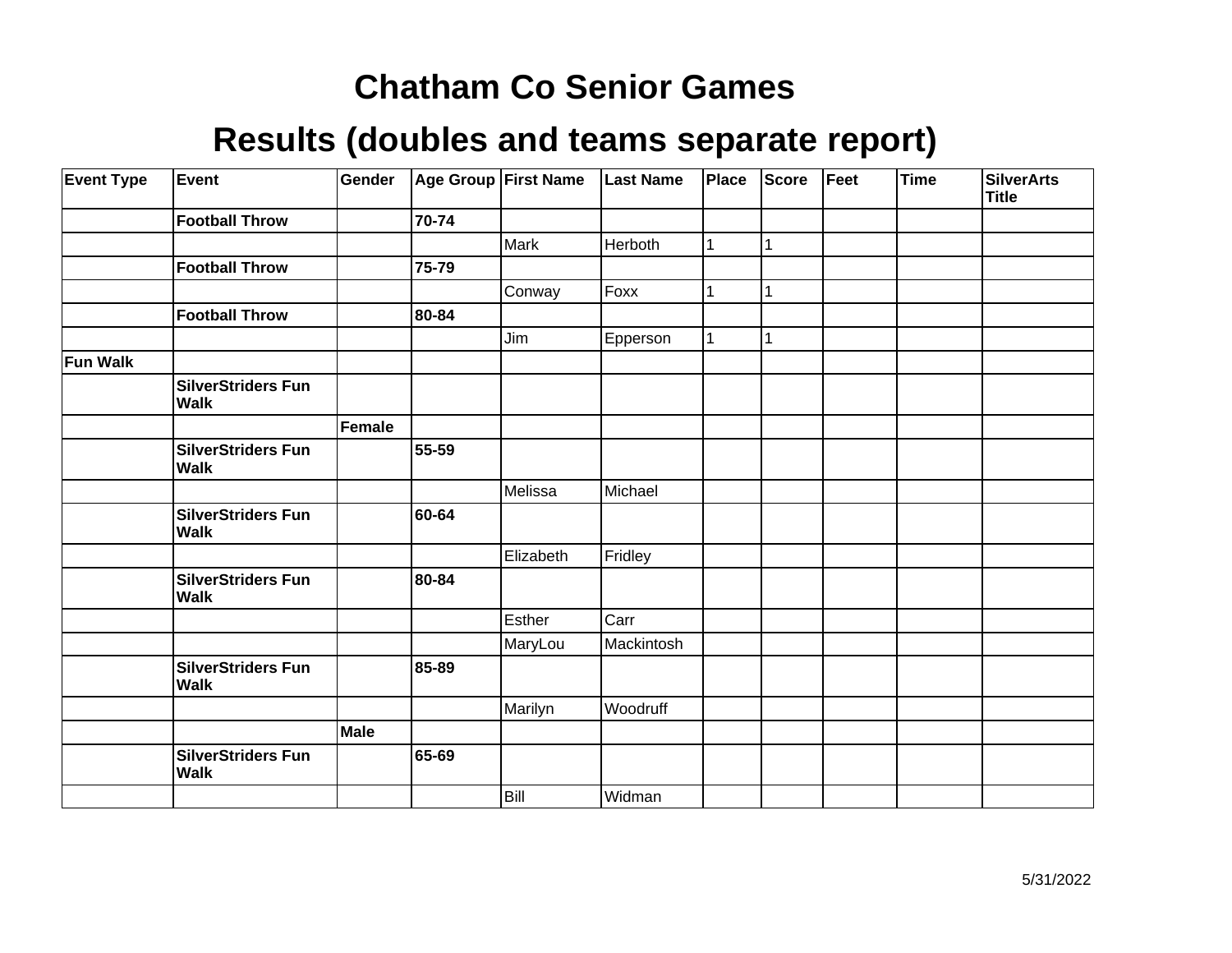| <b>Event Type</b>    | Event             | Gender |       | Age Group First Name | <b>Last Name</b> | Place                   | Score | Feet | Time | <b>SilverArts</b><br><b>Title</b> |
|----------------------|-------------------|--------|-------|----------------------|------------------|-------------------------|-------|------|------|-----------------------------------|
| Golf                 |                   |        |       |                      |                  |                         |       |      |      |                                   |
|                      | Golf              |        |       |                      |                  |                         |       |      |      |                                   |
|                      |                   | Female |       |                      |                  |                         |       |      |      |                                   |
|                      | Golf              |        | 75-79 |                      |                  |                         |       |      |      |                                   |
|                      |                   |        |       | Josie                | Mason            | 1                       | 112   |      |      |                                   |
|                      |                   | Male   |       |                      |                  |                         |       |      |      |                                   |
|                      | Golf              |        | 55-59 |                      |                  |                         |       |      |      |                                   |
|                      |                   |        |       | Humberto             | Reyna            |                         | 85    |      |      |                                   |
|                      | Golf              |        | 60-64 |                      |                  |                         |       |      |      |                                   |
|                      |                   |        |       | Gary                 | Hollander        | 1                       | 76    |      |      |                                   |
|                      |                   |        |       | Jimmy                | Brown            | $\overline{c}$          | 78    |      |      |                                   |
|                      | Golf              |        | 70-74 |                      |                  |                         |       |      |      |                                   |
|                      |                   |        |       | Mike                 | Burgess          |                         | 75    |      |      |                                   |
|                      |                   |        |       | Andy                 | Thorndyke        |                         | 75    |      |      |                                   |
|                      |                   |        |       | John                 | Ibsen            | $\overline{2}$          | 82    |      |      |                                   |
|                      |                   |        |       | Calvin               | Marsh            | 3                       | 100   |      |      |                                   |
|                      |                   |        |       | John                 | DeJongh          | $\overline{\mathbf{4}}$ | 101   |      |      |                                   |
|                      | Golf              |        | 80-84 |                      |                  |                         |       |      |      |                                   |
|                      |                   |        |       | Jerry                | Pike             |                         | 81    |      |      |                                   |
|                      |                   |        |       | Harvey               | Jones            | $\overline{c}$          | 86    |      |      |                                   |
| <b>Heritage Arts</b> |                   |        |       |                      |                  |                         |       |      |      |                                   |
|                      | <b>Crocheting</b> |        |       |                      |                  |                         |       |      |      |                                   |
|                      |                   | Female |       |                      |                  |                         |       |      |      |                                   |
|                      | <b>Crocheting</b> |        | 80-84 |                      |                  |                         |       |      |      |                                   |
|                      |                   |        |       | Marian               | Lein             |                         |       |      |      | A Ray of<br>Sunshine              |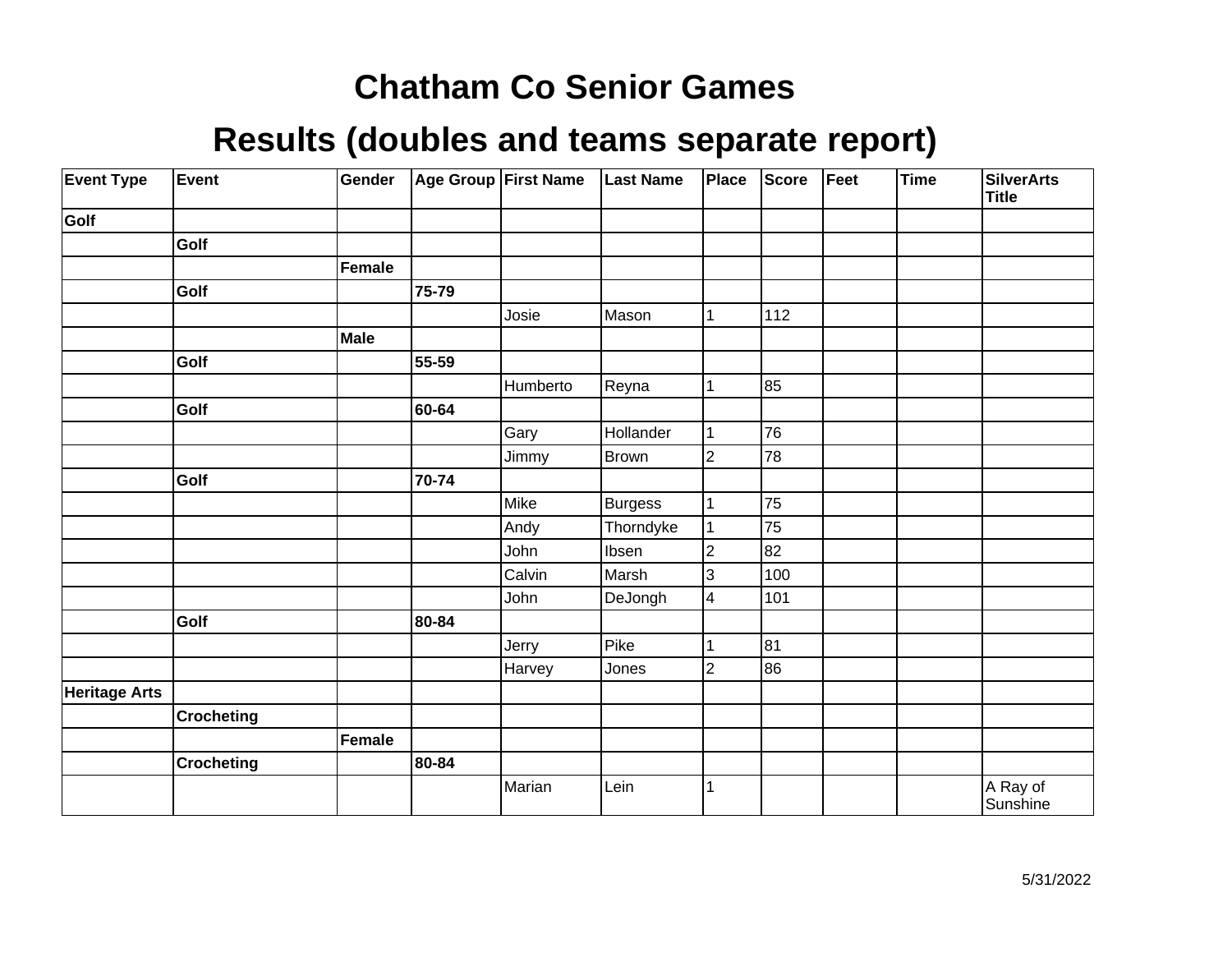| <b>Event Type</b> | Event                                 | Gender |       | Age Group First Name | <b>Last Name</b>     | Place        | Score | Feet | <b>Time</b> | <b>SilverArts</b><br><b>Title</b>    |
|-------------------|---------------------------------------|--------|-------|----------------------|----------------------|--------------|-------|------|-------------|--------------------------------------|
|                   | <b>Crocheting</b>                     |        | 95-99 |                      |                      |              |       |      |             |                                      |
|                   |                                       |        |       | Christine            | DeGraffenrei 2<br>dt |              |       |      |             | Lacey Shell                          |
|                   | Knitting                              |        |       |                      |                      |              |       |      |             |                                      |
|                   |                                       | Female |       |                      |                      |              |       |      |             |                                      |
|                   | <b>Knitting</b>                       |        | 70-74 |                      |                      |              |       |      |             |                                      |
|                   |                                       |        |       | Emily                | Foushee              | 1            |       |      |             | <b>Mohair Scarf</b>                  |
|                   | <b>Needlework</b>                     |        |       |                      |                      |              |       |      |             |                                      |
|                   |                                       | Female |       |                      |                      |              |       |      |             |                                      |
|                   | <b>Needlework</b>                     |        | 70-74 |                      |                      |              |       |      |             |                                      |
|                   |                                       |        |       | Emily                | Foushee              | 1            |       |      |             | Millinery<br>Collage                 |
|                   | <b>Quilting (Machine</b><br>Stitched) |        |       |                      |                      |              |       |      |             |                                      |
|                   |                                       | Female |       |                      |                      |              |       |      |             |                                      |
|                   | <b>Quilting (Machine</b><br>Stitched) |        | 65-69 |                      |                      |              |       |      |             |                                      |
|                   |                                       |        |       | Nansi                | Greger-Holt          | 3            |       |      |             | Let it Snow                          |
|                   | <b>Quilting (Machine</b><br>Stitched) |        | 80-84 |                      |                      |              |       |      |             |                                      |
|                   |                                       |        |       | Annette              | Clement              | $\mathbf{1}$ |       |      |             | <b>Bear Claw</b>                     |
|                   |                                       |        |       | MaryLou              | Mackintosh           | 2            |       |      |             | Where<br><b>Butterflies</b><br>Begin |
|                   | <b>Stained Glass</b>                  |        |       |                      |                      |              |       |      |             |                                      |
|                   |                                       | Female |       |                      |                      |              |       |      |             |                                      |
|                   | <b>Stained Glass</b>                  |        | 70-74 |                      |                      |              |       |      |             |                                      |
|                   |                                       |        |       | Patricia             | Reid                 | 1            |       |      |             | Cowboy                               |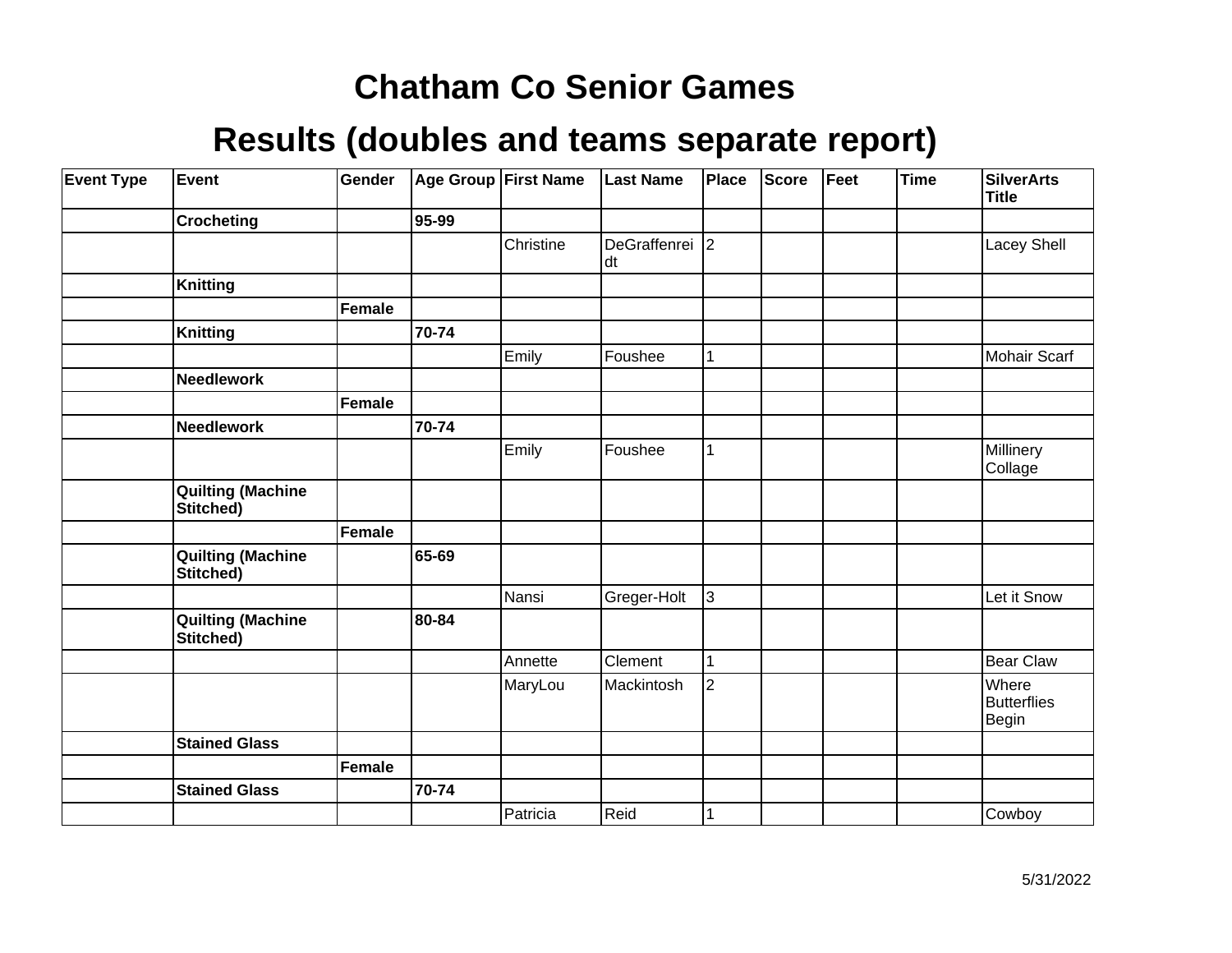| <b>Event Type</b> | Event                                     | Gender        |       | <b>Age Group First Name</b> | <b>Last Name</b> | <b>Place</b>   | <b>Score</b> | Feet | Time | <b>SilverArts</b><br><b>Title</b> |
|-------------------|-------------------------------------------|---------------|-------|-----------------------------|------------------|----------------|--------------|------|------|-----------------------------------|
|                   | <b>Tole/Decorative</b><br><b>Painting</b> |               |       |                             |                  |                |              |      |      |                                   |
|                   |                                           | <b>Female</b> |       |                             |                  |                |              |      |      |                                   |
|                   | <b>Tole/Decorative</b><br>Painting        |               | 70-74 |                             |                  |                |              |      |      |                                   |
|                   |                                           |               |       | Patricia                    | Reid             | 1              |              |      |      | Sleepy Cat<br>Box                 |
|                   | Woodcarving                               |               |       |                             |                  |                |              |      |      |                                   |
|                   |                                           | <b>Male</b>   |       |                             |                  |                |              |      |      |                                   |
|                   | Woodcarving                               |               | 70-74 |                             |                  |                |              |      |      |                                   |
|                   |                                           |               |       | Mark                        | Herboth          | $\overline{2}$ |              |      |      | The Wizard                        |
|                   | Woodcarving                               |               | 75-79 |                             |                  |                |              |      |      |                                   |
|                   |                                           |               |       | Alan                        | Reid             | 1              |              |      |      | Ornament                          |
|                   | Woodturning                               |               |       |                             |                  |                |              |      |      |                                   |
|                   |                                           | <b>Male</b>   |       |                             |                  |                |              |      |      |                                   |
|                   | Woodturning                               |               | 70-74 |                             |                  |                |              |      |      |                                   |
|                   |                                           |               |       | <b>Mark</b>                 | Herboth          | 1              |              |      |      | Vase                              |
|                   | Woodturning                               |               | 75-79 |                             |                  |                |              |      |      |                                   |
|                   |                                           |               |       | Alan                        | Reid             | $\overline{2}$ |              |      |      | Ornament                          |
|                   | Woodworking                               |               |       |                             |                  |                |              |      |      |                                   |
|                   |                                           | <b>Male</b>   |       |                             |                  |                |              |      |      |                                   |
|                   | Woodworking                               |               | 65-69 |                             |                  |                |              |      |      |                                   |
|                   |                                           |               |       | Don                         | Warren           | 1              |              |      |      | Julius Cedar<br><b>End Table</b>  |
|                   | Woodworking                               |               | 70-74 |                             |                  |                |              |      |      |                                   |
|                   |                                           |               |       | Mark                        | Herboth          | 3              |              |      |      | Planter                           |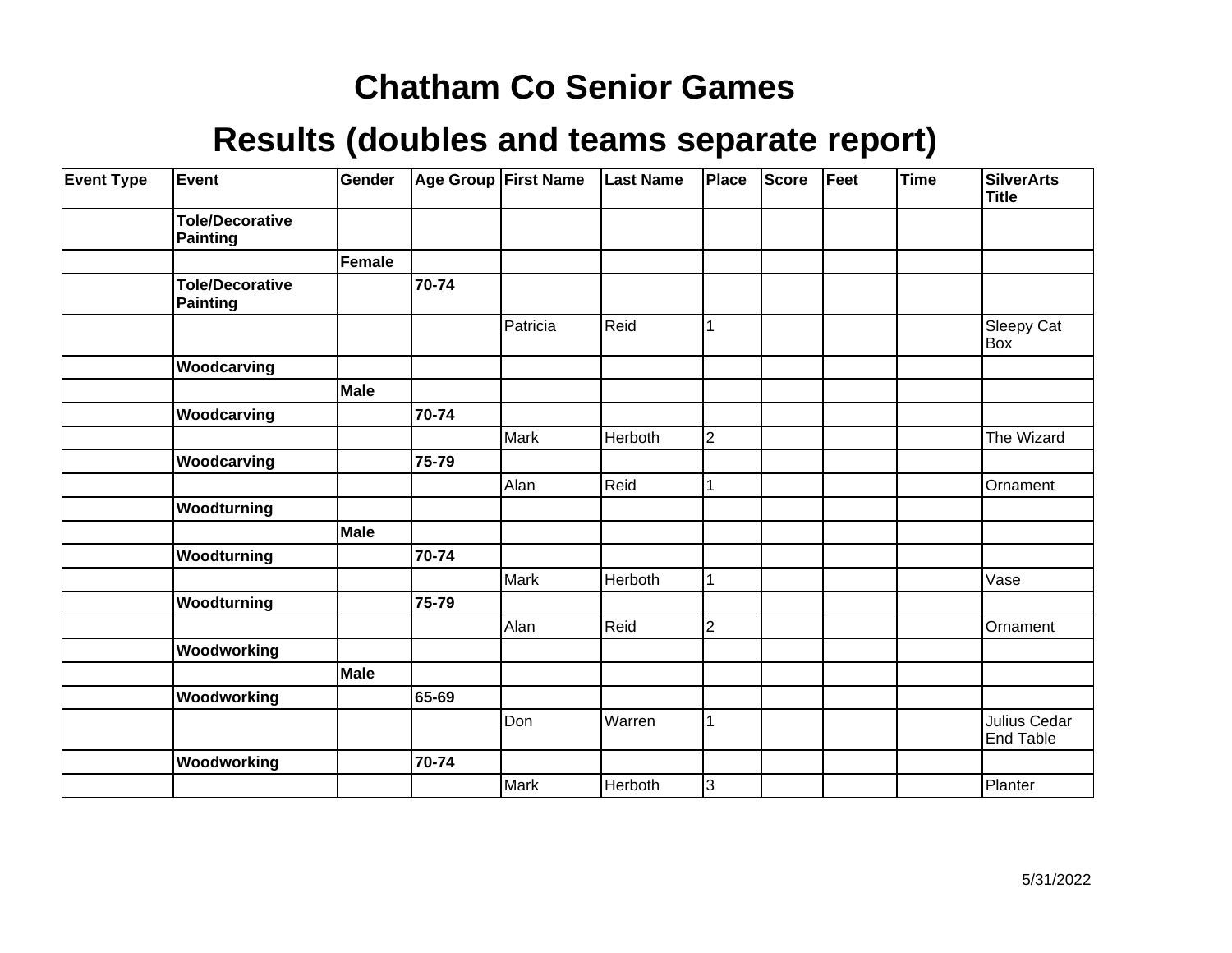| <b>Event Type</b>    | Event             | Gender      |       | Age Group First Name | <b>Last Name</b> | Place       | Score | Feet | <b>Time</b> | <b>SilverArts</b><br><b>Title</b>                               |
|----------------------|-------------------|-------------|-------|----------------------|------------------|-------------|-------|------|-------------|-----------------------------------------------------------------|
|                      | Woodworking       |             | 75-79 |                      |                  |             |       |      |             |                                                                 |
|                      |                   |             |       | Alan                 | Reid             | $\mathbf 2$ |       |      |             | Ornament<br>display stand                                       |
| <b>Horseshoes</b>    |                   |             |       |                      |                  |             |       |      |             |                                                                 |
|                      | <b>Horseshoes</b> |             |       |                      |                  |             |       |      |             |                                                                 |
|                      |                   | Female      |       |                      |                  |             |       |      |             |                                                                 |
|                      | <b>Horseshoes</b> |             | 55-59 |                      |                  |             |       |      |             |                                                                 |
|                      |                   |             |       | Ann                  | Strickland       |             |       |      |             |                                                                 |
|                      | <b>Horseshoes</b> |             | 60-64 |                      |                  |             |       |      |             |                                                                 |
|                      |                   |             |       | Kim                  | Warren           | 1           |       |      |             |                                                                 |
|                      |                   | <b>Male</b> |       |                      |                  |             |       |      |             |                                                                 |
|                      | <b>Horseshoes</b> |             | 65-69 |                      |                  |             |       |      |             |                                                                 |
|                      |                   |             |       | Don                  | Warren           |             |       |      |             |                                                                 |
|                      | <b>Horseshoes</b> |             | 70-74 |                      |                  |             |       |      |             |                                                                 |
|                      |                   |             |       | Mark                 | Herboth          | 1           |       |      |             |                                                                 |
|                      | <b>Horseshoes</b> |             | 75-79 |                      |                  |             |       |      |             |                                                                 |
|                      |                   |             |       | Mel                  | Reinhardt        |             |       |      |             |                                                                 |
|                      | <b>Horseshoes</b> |             | 80-84 |                      |                  |             |       |      |             |                                                                 |
|                      |                   |             |       | Robert               | Britson          |             |       |      |             |                                                                 |
| <b>Literary Arts</b> |                   |             |       |                      |                  |             |       |      |             |                                                                 |
|                      | <b>Essay</b>      |             |       |                      |                  |             |       |      |             |                                                                 |
|                      |                   | Male        |       |                      |                  |             |       |      |             |                                                                 |
|                      | Essay             |             | 80-84 |                      |                  |             |       |      |             |                                                                 |
|                      |                   |             |       | AI                   | Capehart         | 1           |       |      |             | Winter<br>Camping in<br>North Carolina<br>Uwharrie<br>Mountains |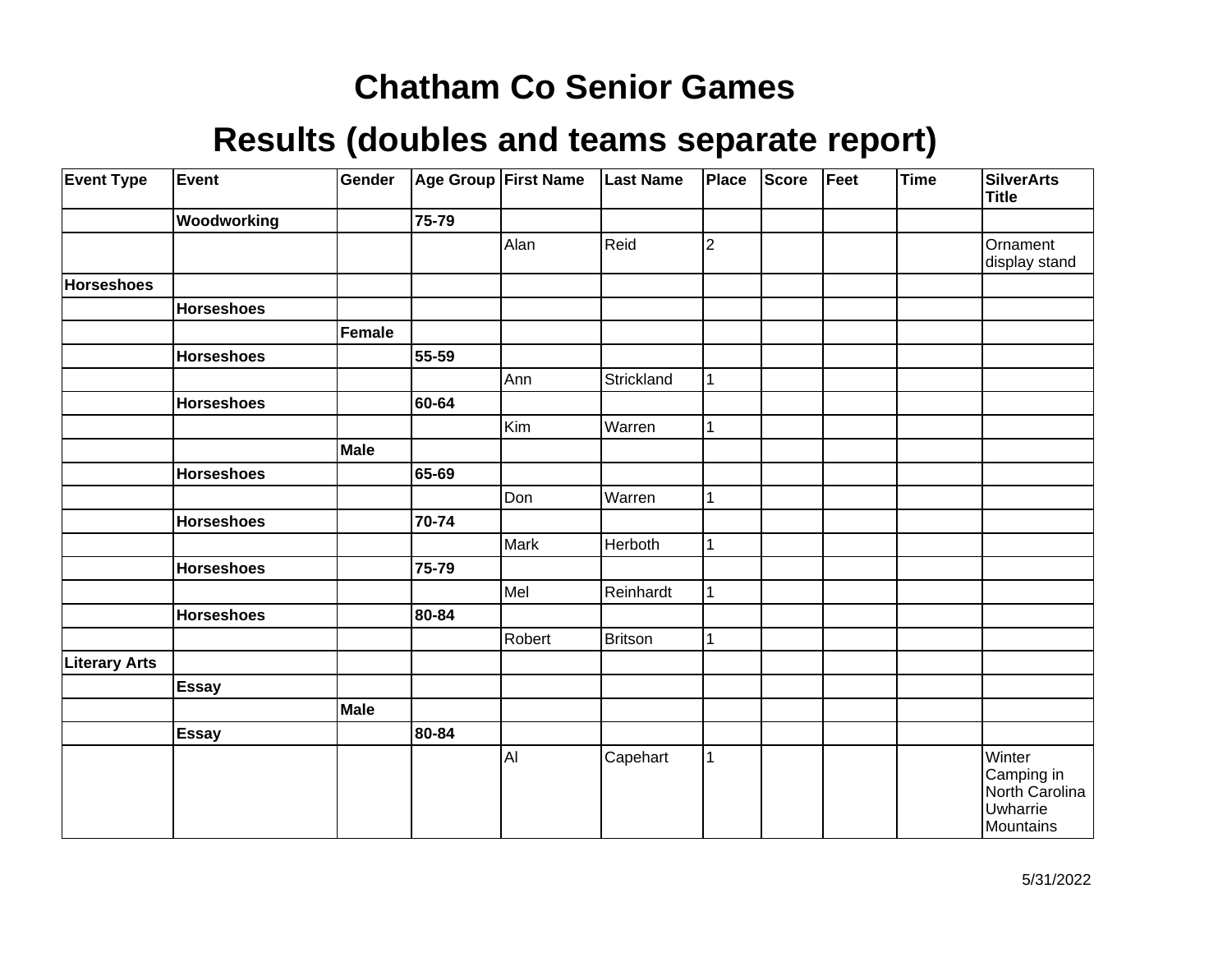| <b>Event Type</b> | <b>Event</b>            | Gender |       | Age Group   First Name | <b>Last Name</b> | Place          | Score | Feet | <b>Time</b> | <b>SilverArts</b><br><b>Title</b>         |
|-------------------|-------------------------|--------|-------|------------------------|------------------|----------------|-------|------|-------------|-------------------------------------------|
|                   | <b>Life Experiences</b> |        |       |                        |                  |                |       |      |             |                                           |
|                   |                         | Female |       |                        |                  |                |       |      |             |                                           |
|                   | <b>Life Experiences</b> |        | 55-59 |                        |                  |                |       |      |             |                                           |
|                   |                         |        |       | Melissa                | Michael          |                |       |      |             | When I Grow<br>Up]                        |
|                   |                         | Male   |       |                        |                  |                |       |      |             |                                           |
|                   | <b>Life Experiences</b> |        | 80-84 |                        |                  |                |       |      |             |                                           |
|                   |                         |        |       | Al                     | Capehart         | $ 2\rangle$    |       |      |             | Christmas<br>Mass in Covid<br>19 Pandemic |
|                   | Poem                    |        |       |                        |                  |                |       |      |             |                                           |
|                   |                         | Female |       |                        |                  |                |       |      |             |                                           |
|                   | Poem                    |        | 55-59 |                        |                  |                |       |      |             |                                           |
|                   |                         |        |       | Melissa                | Michael          | 4              |       |      |             | I Cry For You                             |
|                   | Poem                    |        | 65-69 |                        |                  |                |       |      |             |                                           |
|                   |                         |        |       | Jan                    | Ross             | 5              |       |      |             | Incarnation                               |
|                   | Poem                    |        | 70-74 |                        |                  |                |       |      |             |                                           |
|                   |                         |        |       | Anne                   | Kissel           |                |       |      |             | Off Label                                 |
|                   |                         |        |       | Evette                 | Evans            | $\overline{c}$ |       |      |             | The Journey                               |
|                   | Poem                    |        | 75-79 |                        |                  |                |       |      |             |                                           |
|                   |                         |        |       | Neriah                 | Ewards-<br>Boone | 3              |       |      |             | "Cease"                                   |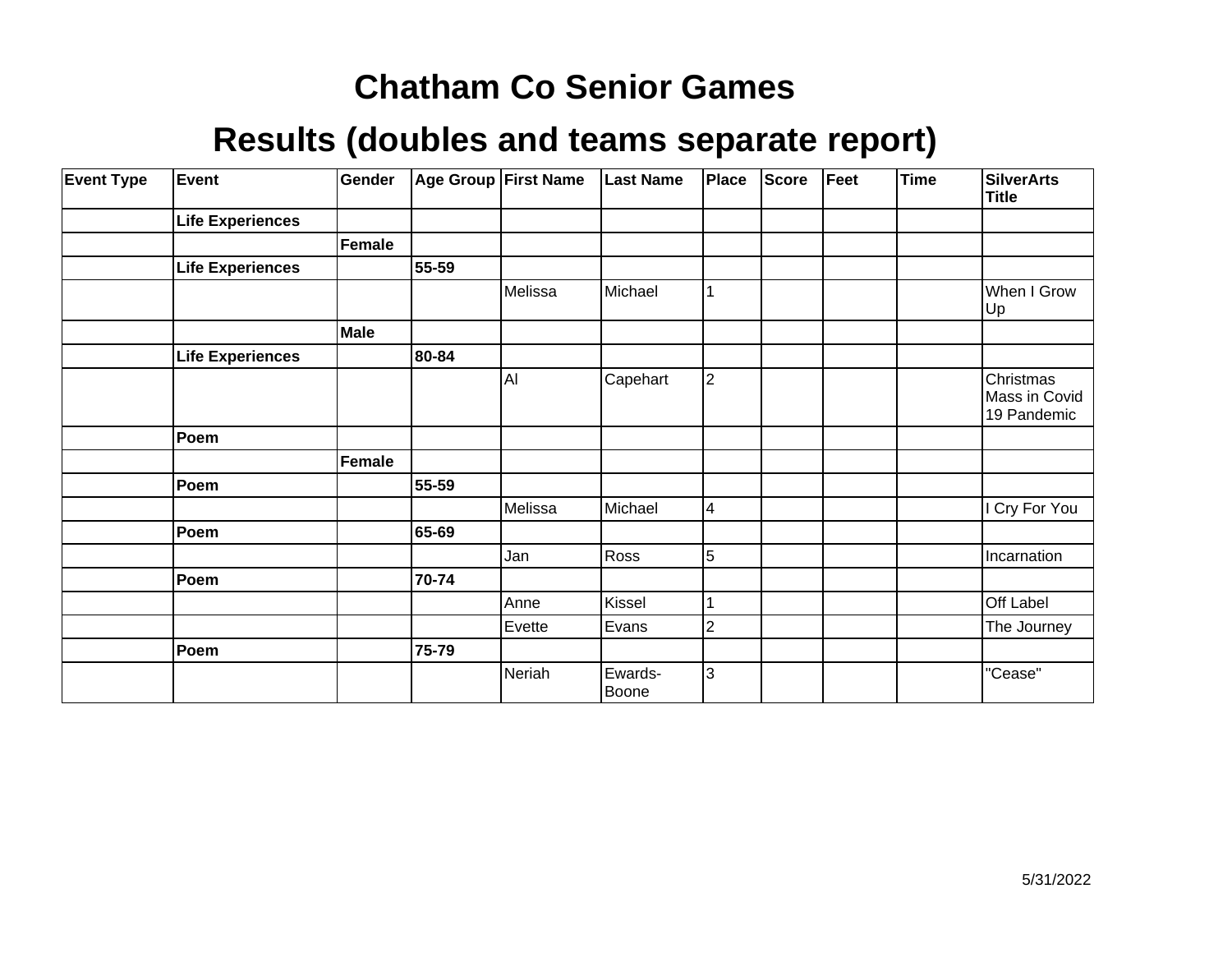| <b>Event Type</b>         | Event                    | Gender        |       | Age Group First Name | <b>Last Name</b> | Place          | <b>Score</b> | Feet | <b>Time</b> | <b>SilverArts</b><br><b>Title</b>   |
|---------------------------|--------------------------|---------------|-------|----------------------|------------------|----------------|--------------|------|-------------|-------------------------------------|
|                           | <b>Short Story</b>       |               |       |                      |                  |                |              |      |             |                                     |
|                           |                          | <b>Female</b> |       |                      |                  |                |              |      |             |                                     |
|                           | <b>Short Story</b>       |               | 70-74 |                      |                  |                |              |      |             |                                     |
|                           |                          |               |       | Evette               | Evans            |                |              |      |             | The Meanest<br>Man in the<br>County |
|                           |                          |               |       | Anne                 | Kissel           | $\overline{2}$ |              |      |             | Just In Time:<br>A Good Hare<br>Day |
|                           | <b>Short Story</b>       |               | 75-79 |                      |                  |                |              |      |             |                                     |
|                           |                          |               |       | Jean                 | Templeton        | 3              |              |      |             | Phosphoresce<br>nt Sea              |
| Performing<br><b>Arts</b> |                          |               |       |                      |                  |                |              |      |             |                                     |
|                           | <b>Instrumental Solo</b> |               |       |                      |                  |                |              |      |             |                                     |
|                           |                          | <b>Female</b> |       |                      |                  |                |              |      |             |                                     |
|                           | <b>Instrumental Solo</b> |               | 70-74 |                      |                  |                |              |      |             |                                     |
|                           |                          |               |       | Ruth                 | Slates           |                |              |      |             | Rhonda                              |
|                           | <b>Vocal Small Group</b> |               |       |                      |                  |                |              |      |             |                                     |
|                           |                          | <b>Female</b> |       |                      |                  |                |              |      |             |                                     |
|                           | <b>Vocal Small Group</b> |               | 80-84 |                      |                  |                |              |      |             |                                     |
|                           |                          |               |       | Marian               | Lein             |                |              |      |             |                                     |
|                           |                          | Male          |       |                      |                  |                |              |      |             |                                     |
|                           | <b>Vocal Small Group</b> |               | 85-89 |                      |                  |                |              |      |             |                                     |
|                           |                          |               |       | Don                  | Lein             |                |              |      |             | The Old Man                         |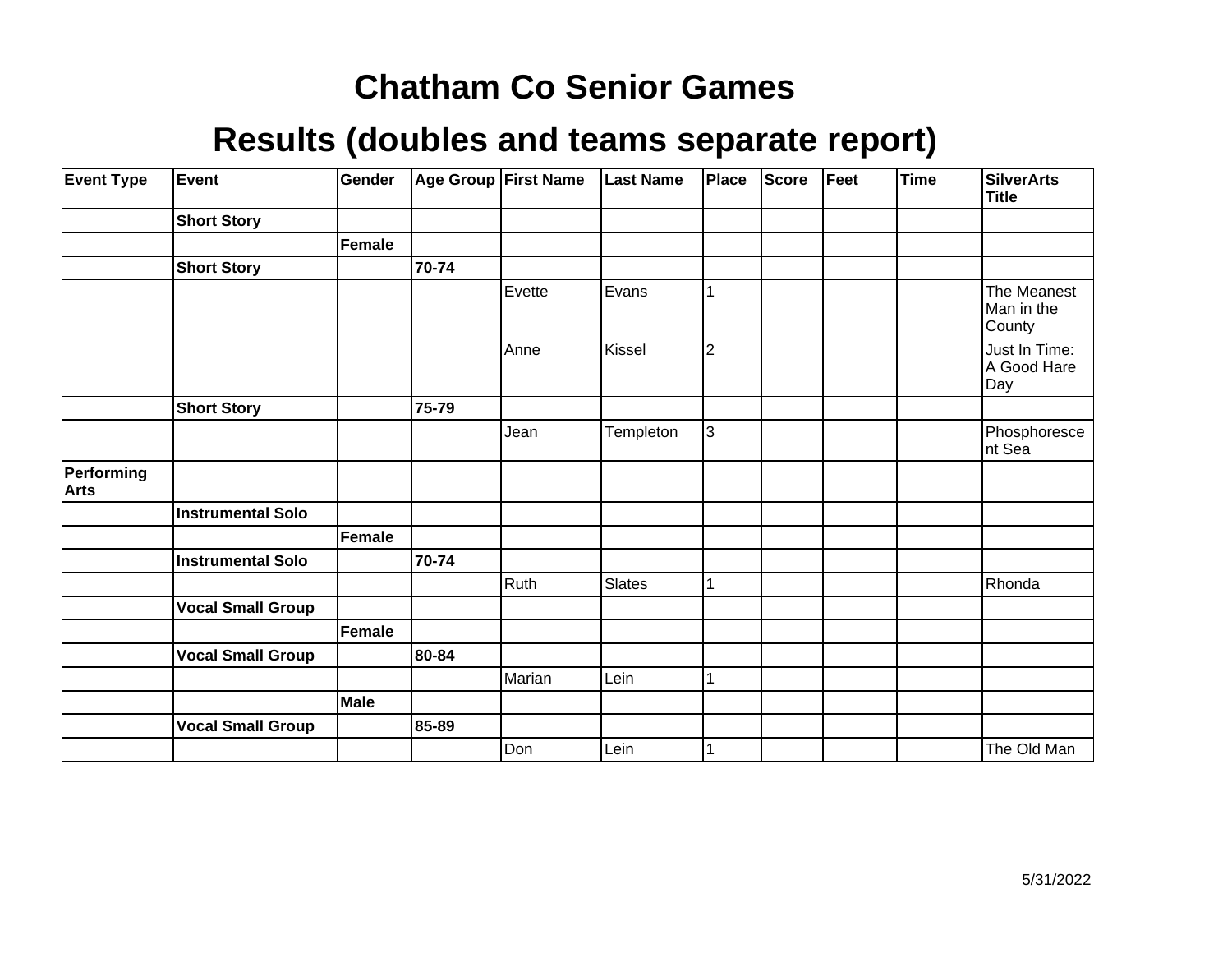| <b>Event Type</b> | Event                     | Gender      |       | Age Group First Name | <b>Last Name</b> | Place          | <b>Score</b> | Feet | <b>Time</b> | <b>SilverArts</b><br>Title |
|-------------------|---------------------------|-------------|-------|----------------------|------------------|----------------|--------------|------|-------------|----------------------------|
|                   | <b>Vocal Solo</b>         |             |       |                      |                  |                |              |      |             |                            |
|                   |                           | Female      |       |                      |                  |                |              |      |             |                            |
|                   | <b>Vocal Solo</b>         |             | 65-69 |                      |                  |                |              |      |             |                            |
|                   |                           |             |       | Debbie               | Lee              | 2              |              |      |             | My Help                    |
|                   |                           |             |       | Jan                  | Ross             | 3              |              |      |             | Poetry<br>Reading          |
|                   | <b>Vocal Solo</b>         |             | 85-89 |                      |                  |                |              |      |             |                            |
|                   |                           |             |       | Pauline              | Eaves            |                |              |      |             | Amazing<br>Grace           |
| <b>Pickleball</b> |                           |             |       |                      |                  |                |              |      |             |                            |
|                   | <b>Pickleball Singles</b> |             |       |                      |                  |                |              |      |             |                            |
|                   |                           | Female      |       |                      |                  |                |              |      |             |                            |
|                   | <b>Pickleball Singles</b> |             | 65-69 |                      |                  |                |              |      |             |                            |
|                   |                           |             |       | Susan                | Eisenson         |                |              |      |             |                            |
|                   |                           |             |       | Wendy                | Richardson       | $\overline{2}$ |              |      |             |                            |
|                   |                           | <b>Male</b> |       |                      |                  |                |              |      |             |                            |
|                   | <b>Pickleball Singles</b> |             | 70-74 |                      |                  |                |              |      |             |                            |
|                   |                           |             |       | Thomas               | Olson            |                |              |      |             |                            |
|                   |                           |             |       | Wesley               | Callender        | 2              |              |      |             |                            |
|                   |                           |             |       | Doug                 | <b>Brugler</b>   | 3              |              |      |             |                            |
|                   |                           |             |       | Calvin               | Marsh            | 4              |              |      |             |                            |
|                   | <b>Pickleball Singles</b> |             | 75-79 |                      |                  |                |              |      |             |                            |
|                   |                           |             |       | Peter                | Hart             |                |              |      |             |                            |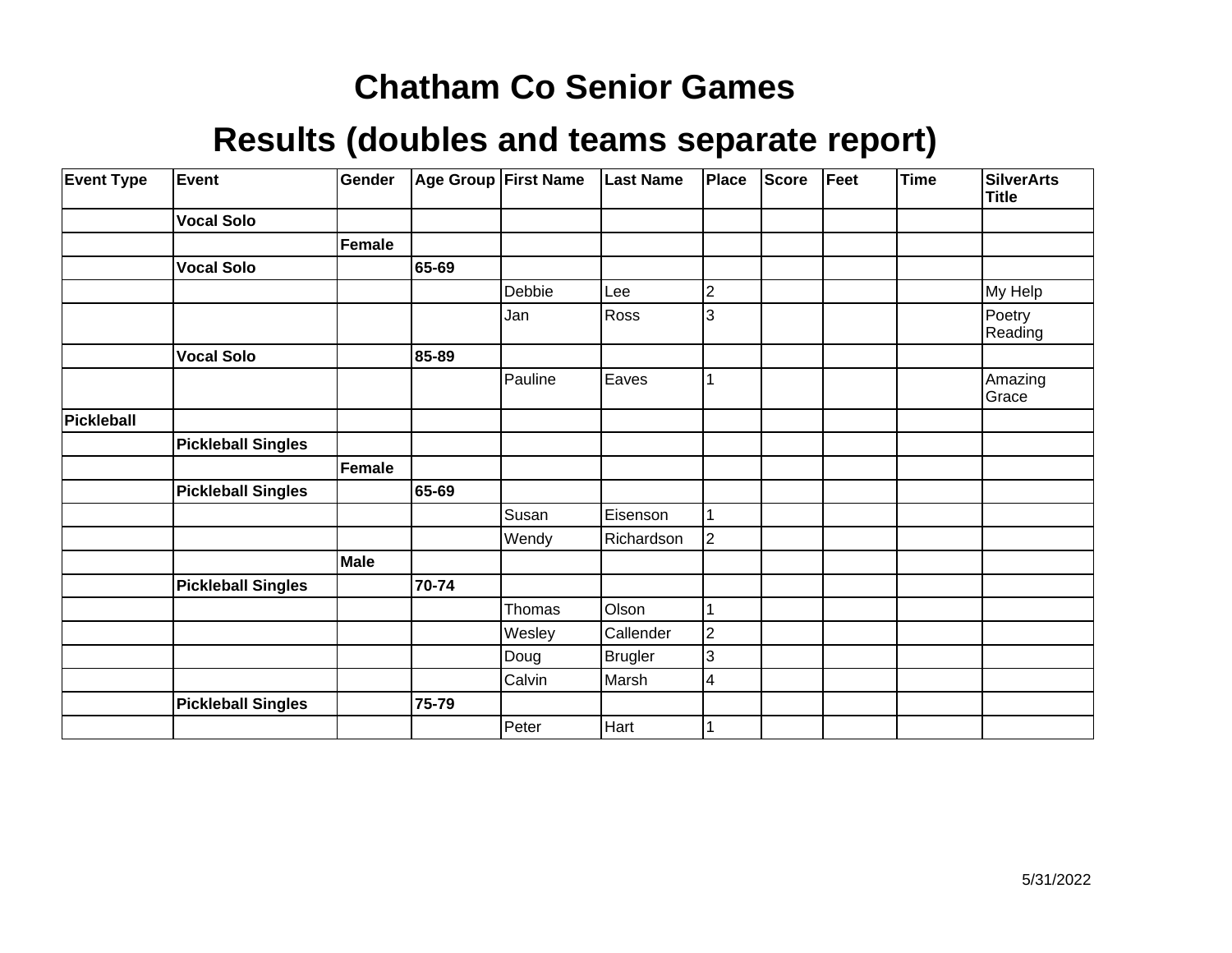| <b>Event Type</b>               | Event                 | Gender      |       | <b>Age Group First Name</b> | <b>Last Name</b> | Place        | <b>Score</b> | Feet   | Time     | <b>SilverArts</b><br><b>Title</b> |
|---------------------------------|-----------------------|-------------|-------|-----------------------------|------------------|--------------|--------------|--------|----------|-----------------------------------|
| <b>Road Race</b>                |                       |             |       |                             |                  |              |              |        |          |                                   |
|                                 | 10K Run               |             |       |                             |                  |              |              |        |          |                                   |
|                                 |                       | <b>Male</b> |       |                             |                  |              |              |        |          |                                   |
|                                 | 10K Run               |             | 70-74 |                             |                  |              |              |        |          |                                   |
|                                 |                       |             |       | Wayne                       | Eckert           | 1            |              |        | 00:57:17 |                                   |
|                                 | 5K Run                |             |       |                             |                  |              |              |        |          |                                   |
|                                 |                       | Female      |       |                             |                  |              |              |        |          |                                   |
|                                 | 5K Run                |             | 65-69 |                             |                  |              |              |        |          |                                   |
|                                 |                       |             |       | Cindy                       | Feld             | 1            |              |        | 00:32:50 |                                   |
|                                 |                       |             |       | Nansi                       | Greger-Holt      | $ 2\rangle$  |              |        | 00:36:41 |                                   |
|                                 |                       | <b>Male</b> |       |                             |                  |              |              |        |          |                                   |
|                                 | 5K Run                |             | 60-64 |                             |                  |              |              |        |          |                                   |
|                                 |                       |             |       | Edward                      | Beroset          | 1            |              |        | 00:22:40 |                                   |
|                                 | 5K Run                |             | 70-74 |                             |                  |              |              |        |          |                                   |
|                                 |                       |             |       | Steve                       | Feld             | 1            |              |        | 00:28:37 |                                   |
|                                 | 5K Run                |             | 85-89 |                             |                  |              |              |        |          |                                   |
|                                 |                       |             |       | Bill                        | Powers           | $\mathbf{1}$ |              |        | 00:40:10 |                                   |
| <b>Softball</b><br><b>Throw</b> |                       |             |       |                             |                  |              |              |        |          |                                   |
|                                 | <b>Softball Throw</b> |             |       |                             |                  |              |              |        |          |                                   |
|                                 |                       | Male        |       |                             |                  |              |              |        |          |                                   |
|                                 | <b>Softball Throw</b> |             | 55-59 |                             |                  |              |              |        |          |                                   |
|                                 |                       |             |       | Humberto                    | Reyna            | 1            |              | 70'0"  |          |                                   |
|                                 | <b>Softball Throw</b> |             | 70-74 |                             |                  |              |              |        |          |                                   |
|                                 |                       |             |       | Mark                        | Herboth          |              |              | 43' 2" |          |                                   |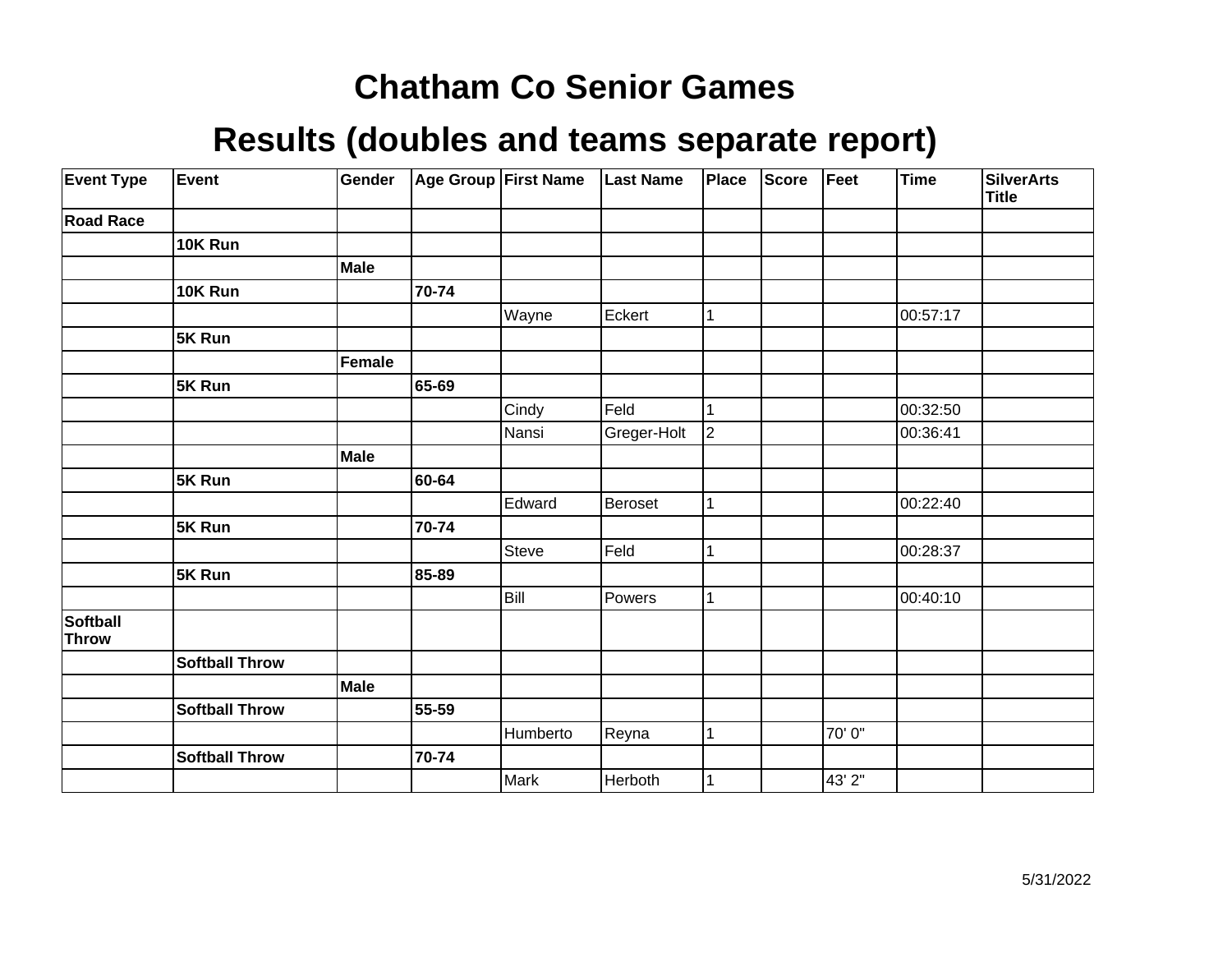| <b>Event Type</b> | Event                 | Gender      |       | Age Group First Name | <b>Last Name</b> | Place | <b>Score</b> | Feet     | <b>Time</b>          | <b>SilverArts</b><br><b>Title</b> |
|-------------------|-----------------------|-------------|-------|----------------------|------------------|-------|--------------|----------|----------------------|-----------------------------------|
|                   | <b>Softball Throw</b> |             | 75-79 |                      |                  |       |              |          |                      |                                   |
|                   |                       |             |       | Don                  | Weisz            |       |              | 136' 11" |                      |                                   |
|                   |                       |             |       | Conway               | Foxx             | 2     |              | 72' 6"   |                      |                                   |
|                   |                       |             |       | Tim                  | Moore            | 3     |              | 59' 5"   |                      |                                   |
|                   | <b>Softball Throw</b> |             | 80-84 |                      |                  |       |              |          |                      |                                   |
|                   |                       |             |       | Jim                  | Epperson         | 1     |              | 54' 5"   |                      |                                   |
| Swimming          |                       |             |       |                      |                  |       |              |          |                      |                                   |
|                   | 100 Yd. Backstroke    |             |       |                      |                  |       |              |          |                      |                                   |
|                   |                       | Female      |       |                      |                  |       |              |          |                      |                                   |
|                   | 100 Yd. Backstroke    |             | 50-54 |                      |                  |       |              |          |                      |                                   |
|                   |                       |             |       | Kris                 | Herring          | 1     |              |          | 00:02:37.7<br>000000 |                                   |
|                   | 100 Yd. Backstroke    |             | 70-74 |                      |                  |       |              |          |                      |                                   |
|                   |                       |             |       | Joanne               | Hershfield       | 1     |              |          | 00:03:01.5<br>600000 |                                   |
|                   |                       | <b>Male</b> |       |                      |                  |       |              |          |                      |                                   |
|                   | 100 Yd. Backstroke    |             | 85-89 |                      |                  |       |              |          |                      |                                   |
|                   |                       |             |       | Steve                | <b>Barrett</b>   | 1     |              |          | 00:02:05.1<br>000000 |                                   |
|                   | 100 Yd. Backstroke    |             | 90-94 |                      |                  |       |              |          |                      |                                   |
|                   |                       |             |       | Raymond              | Philipps         | 1     |              |          | 00:02:25.9<br>000000 |                                   |
|                   | 100 Yd. Breaststroke  |             |       |                      |                  |       |              |          |                      |                                   |
|                   |                       | Female      |       |                      |                  |       |              |          |                      |                                   |
|                   | 100 Yd. Breaststroke  |             | 65-69 |                      |                  |       |              |          |                      |                                   |
|                   |                       |             |       | Jan                  | Cox              |       |              |          | 00:02:33.0<br>500000 |                                   |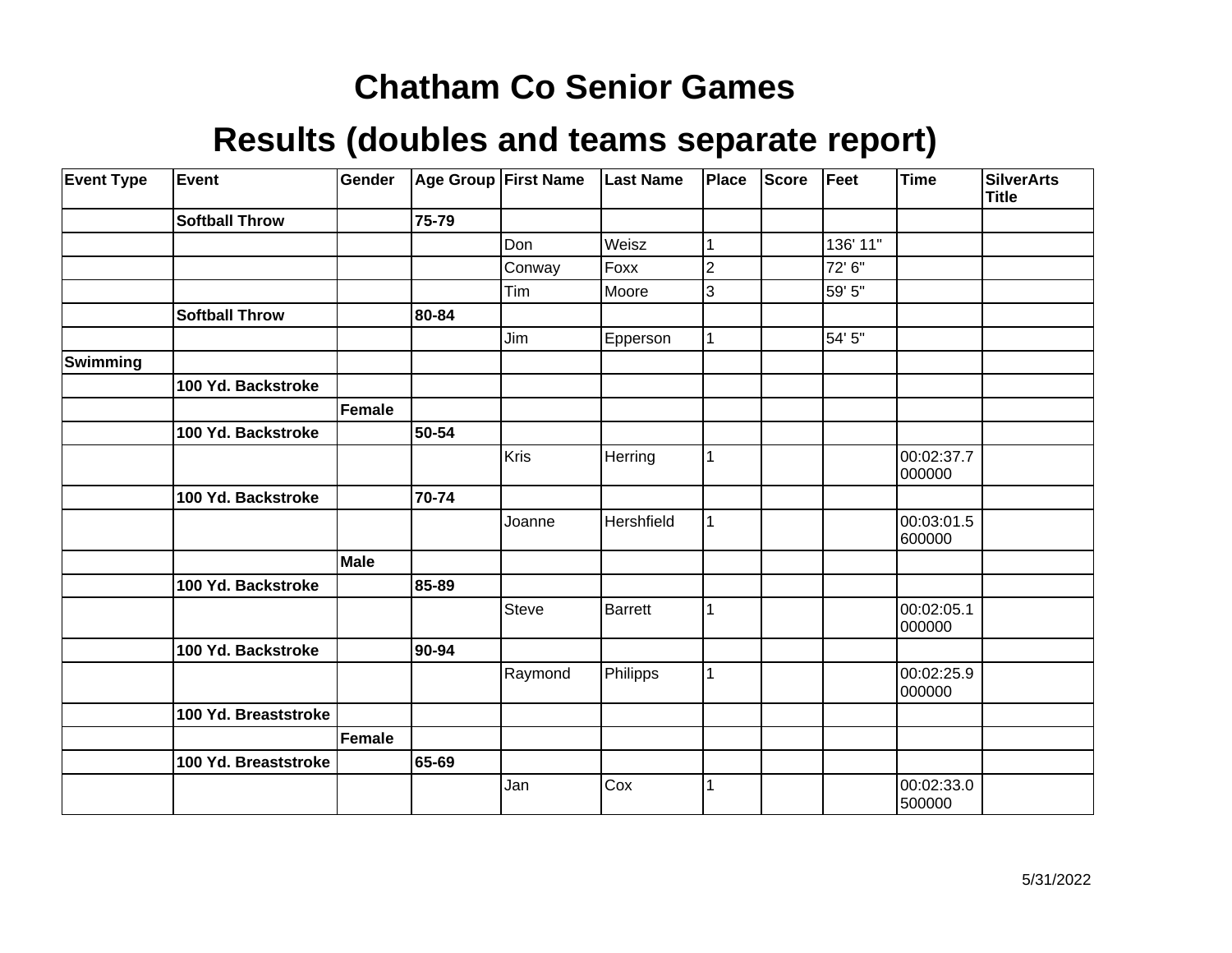| <b>Event Type</b> | Event                | Gender |       | Age Group First Name | <b>Last Name</b> | <b>Place</b>   | Score | Feet | <b>Time</b>          | <b>SilverArts</b><br><b>Title</b> |
|-------------------|----------------------|--------|-------|----------------------|------------------|----------------|-------|------|----------------------|-----------------------------------|
|                   | 100 Yd. Breaststroke |        | 70-74 |                      |                  |                |       |      |                      |                                   |
|                   |                      |        |       | Sandra               | Void             |                |       |      | 00:03:47.3<br>500000 |                                   |
|                   |                      | Male   |       |                      |                  |                |       |      |                      |                                   |
|                   | 100 Yd. Breaststroke |        | 55-59 |                      |                  |                |       |      |                      |                                   |
|                   |                      |        |       | Humberto             | Reyna            | 1              |       |      | 00:02:20.6<br>600000 |                                   |
|                   | 100 Yd. Breaststroke |        | 70-74 |                      |                  |                |       |      |                      |                                   |
|                   |                      |        |       | Keith                | Megginson        |                |       |      | 00:01:56.3<br>800000 |                                   |
|                   |                      |        |       | Charles              | Brown            | $\overline{2}$ |       |      | 00:02:15.9<br>400000 |                                   |
|                   | 100 Yd. Freestyle    |        |       |                      |                  |                |       |      |                      |                                   |
|                   |                      | Female |       |                      |                  |                |       |      |                      |                                   |
|                   | 100 Yd. Freestyle    |        | 50-54 |                      |                  |                |       |      |                      |                                   |
|                   |                      |        |       | Kris                 | Herring          | 1              |       |      | 00:02:13             |                                   |
|                   | 100 Yd. Freestyle    |        | 65-69 |                      |                  |                |       |      |                      |                                   |
|                   |                      |        |       | Jan                  | Cox              |                |       |      | 00:01:58.8<br>700000 |                                   |
|                   | 100 Yd. Freestyle    |        | 70-74 |                      |                  |                |       |      |                      |                                   |
|                   |                      |        |       | Joanne               | Hershfield       | 1              |       |      | 00:02:01.4<br>100000 |                                   |
|                   |                      | Male   |       |                      |                  |                |       |      |                      |                                   |
|                   | 100 Yd. Freestyle    |        | 50-54 |                      |                  |                |       |      |                      |                                   |
|                   |                      |        |       | Claudio              | Baccarelli       |                |       |      | 00:01:15.1<br>900000 |                                   |
|                   | 100 Yd. Freestyle    |        | 55-59 |                      |                  |                |       |      |                      |                                   |
|                   |                      |        |       | Humberto             | Reyna            |                |       |      | 00:01:47.5<br>400000 |                                   |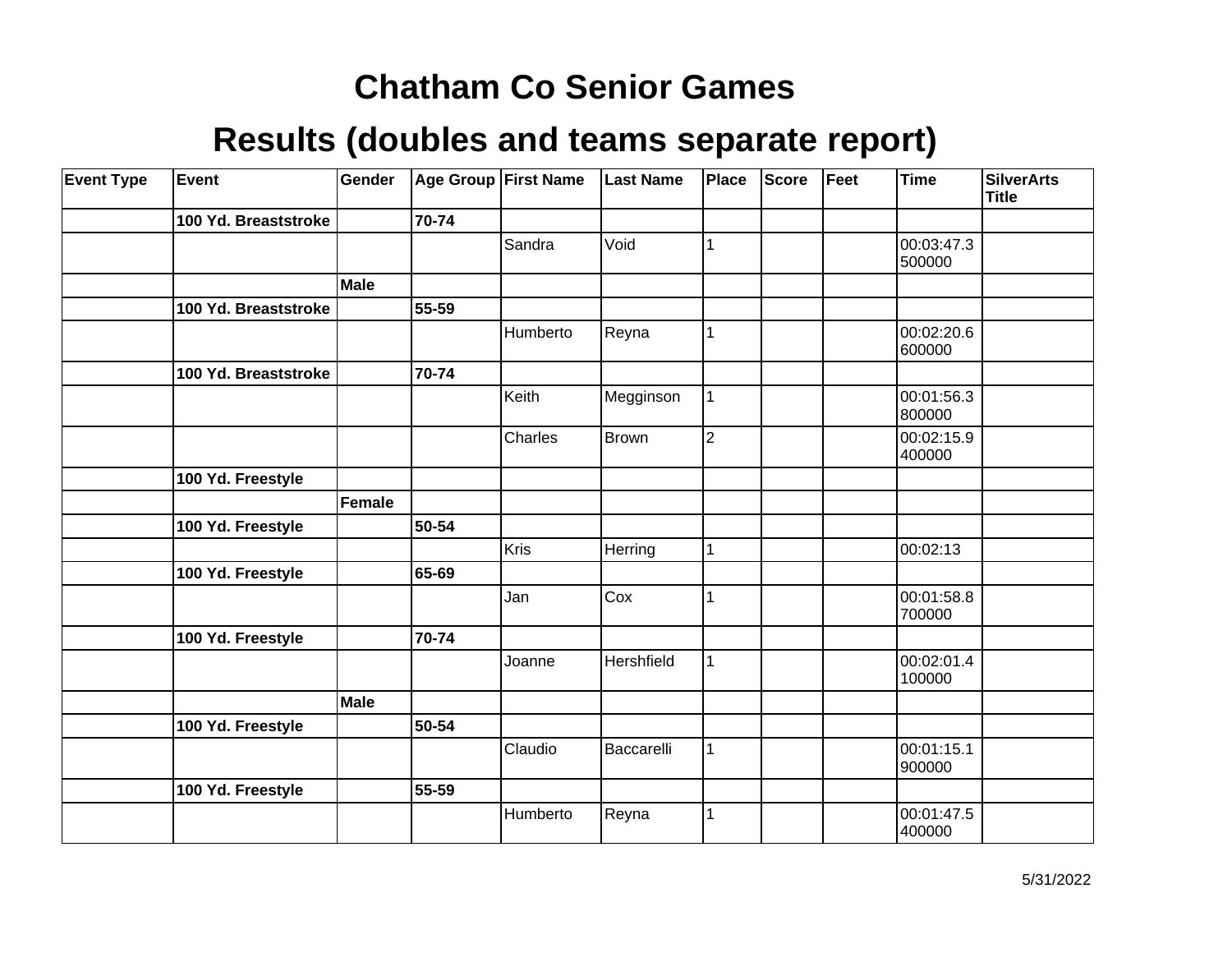| <b>Event Type</b> | Event                               | Gender      |       | Age Group First Name | <b>Last Name</b> | <b>Place</b> | <b>Score</b> | Feet | <b>Time</b>          | <b>SilverArts</b><br><b>Title</b> |
|-------------------|-------------------------------------|-------------|-------|----------------------|------------------|--------------|--------------|------|----------------------|-----------------------------------|
|                   | 100 Yd. Freestyle                   |             | 65-69 |                      |                  |              |              |      |                      |                                   |
|                   |                                     |             |       | David                | McKee            |              |              |      | 00:01:47.0<br>300000 |                                   |
|                   | 100 Yd. Freestyle                   |             | 70-74 |                      |                  |              |              |      |                      |                                   |
|                   |                                     |             |       | Keith                | Megginson        |              |              |      | 00:01:29.3<br>200000 |                                   |
|                   | 100 Yd. Freestyle                   |             | 90-94 |                      |                  |              |              |      |                      |                                   |
|                   |                                     |             |       | Raymond              | Philipps         |              |              |      | 00:02:17.7<br>200000 |                                   |
|                   | 100 Yd. Individual<br><b>Medley</b> |             |       |                      |                  |              |              |      |                      |                                   |
|                   |                                     | <b>Male</b> |       |                      |                  |              |              |      |                      |                                   |
|                   | 100 Yd. Individual<br><b>Medley</b> |             | 65-69 |                      |                  |              |              |      |                      |                                   |
|                   |                                     |             |       | Stan                 | Cox              |              |              |      | 00:01:53.0<br>300000 |                                   |
|                   | 100 Yd. Individual<br><b>Medley</b> |             | 75-79 |                      |                  |              |              |      |                      |                                   |
|                   |                                     |             |       | David                | Schumann         |              |              |      | 00:02:05.2<br>800000 |                                   |
|                   | 200 Yd. Backstroke                  |             |       |                      |                  |              |              |      |                      |                                   |
|                   |                                     | <b>Male</b> |       |                      |                  |              |              |      |                      |                                   |
|                   | 200 Yd. Backstroke                  |             | 75-79 |                      |                  |              |              |      |                      |                                   |
|                   |                                     |             |       | David                | Schumann         |              |              |      | 00:04:05.7<br>200000 |                                   |
|                   | 200 Yd. Backstroke                  |             | 85-89 |                      |                  |              |              |      |                      |                                   |
|                   |                                     |             |       | <b>Steve</b>         | <b>Barrett</b>   |              |              |      | 00:04:29.9<br>000000 |                                   |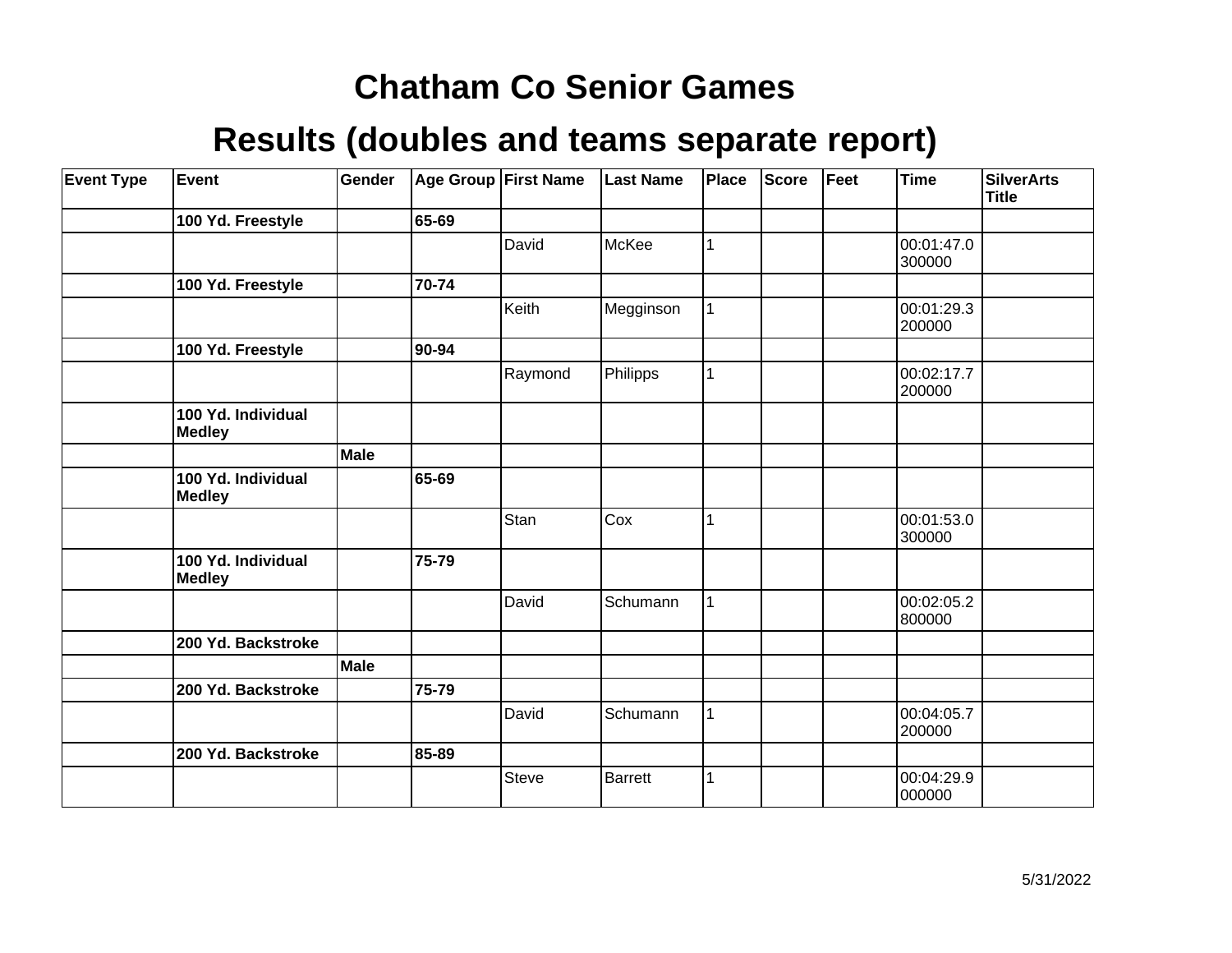| <b>Event Type</b> | Event                               | Gender      |       | Age Group First Name | <b>Last Name</b> | Place | <b>Score</b> | Feet | <b>Time</b>          | <b>SilverArts</b><br><b>Title</b> |
|-------------------|-------------------------------------|-------------|-------|----------------------|------------------|-------|--------------|------|----------------------|-----------------------------------|
|                   | 200 Yd. Breaststroke                |             |       |                      |                  |       |              |      |                      |                                   |
|                   |                                     | Male        |       |                      |                  |       |              |      |                      |                                   |
|                   | 200 Yd. Breaststroke                |             | 65-69 |                      |                  |       |              |      |                      |                                   |
|                   |                                     |             |       | Stan                 | Cox              | 1     |              |      | 00:03:46.1<br>000000 |                                   |
|                   | 200 Yd. Breaststroke                |             | 85-89 |                      |                  |       |              |      |                      |                                   |
|                   |                                     |             |       | Steve                | <b>Barrett</b>   | 1     |              |      | 00:05:52.7<br>200000 |                                   |
|                   | 200 Yd. Butterfly                   |             |       |                      |                  |       |              |      |                      |                                   |
|                   |                                     | <b>Male</b> |       |                      |                  |       |              |      |                      |                                   |
|                   | 200 Yd. Butterfly                   |             | 65-69 |                      |                  |       |              |      |                      |                                   |
|                   |                                     |             |       | Stan                 | Cox              | 1     |              |      | 00:04:45.6<br>500000 |                                   |
|                   | 200 Yd. Freestyle                   |             |       |                      |                  |       |              |      |                      |                                   |
|                   |                                     | <b>Male</b> |       |                      |                  |       |              |      |                      |                                   |
|                   | 200 Yd. Freestyle                   |             | 75-79 |                      |                  |       |              |      |                      |                                   |
|                   |                                     |             |       | David                | Schumann         | 1     |              |      | 00:03:26.2<br>800000 |                                   |
|                   | 200 Yd. Individual<br><b>Medley</b> |             |       |                      |                  |       |              |      |                      |                                   |
|                   |                                     | <b>Male</b> |       |                      |                  |       |              |      |                      |                                   |
|                   | 200 Yd. Individual<br><b>Medley</b> |             | 65-69 |                      |                  |       |              |      |                      |                                   |
|                   |                                     |             |       | Stan                 | Cox              |       |              |      | 00:04:05.6<br>000000 |                                   |
|                   | 200 Yd. Individual<br><b>Medley</b> |             | 75-79 |                      |                  |       |              |      |                      |                                   |
|                   |                                     |             |       | David                | Schumann         | 1     |              |      | 00:04:17.7<br>800000 |                                   |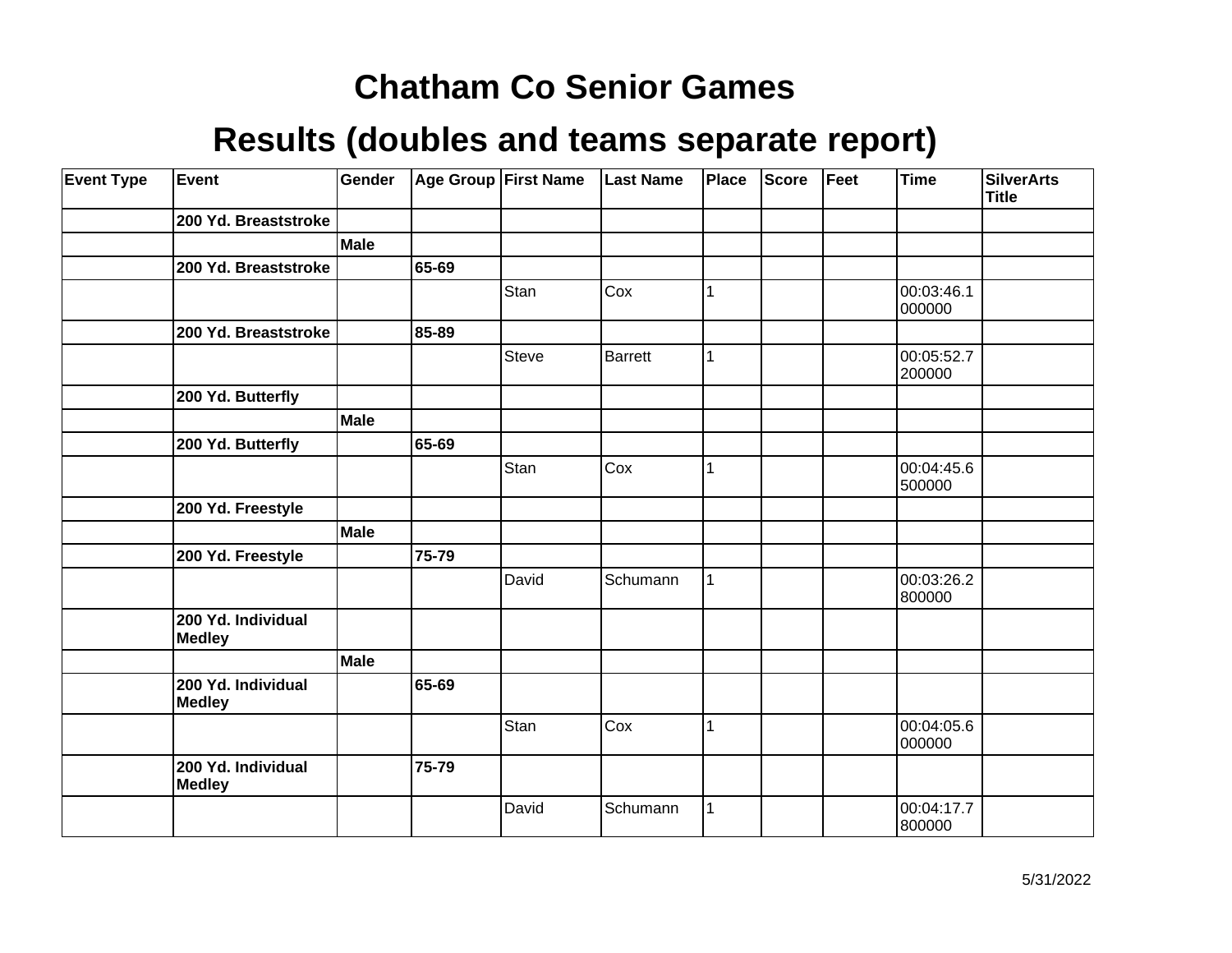| <b>Event Type</b> | Event                               | Gender      |       | Age Group First Name | <b>Last Name</b> | Place | Score | Feet | <b>Time</b>          | <b>SilverArts</b><br>Title |
|-------------------|-------------------------------------|-------------|-------|----------------------|------------------|-------|-------|------|----------------------|----------------------------|
|                   | 400 Yd. Individual<br><b>Medley</b> |             |       |                      |                  |       |       |      |                      |                            |
|                   |                                     | <b>Male</b> |       |                      |                  |       |       |      |                      |                            |
|                   | 400 Yd. Individual<br><b>Medley</b> |             | 75-79 |                      |                  |       |       |      |                      |                            |
|                   |                                     |             |       | David                | Schumann         | 1     |       |      | 00:09:23.6<br>000000 |                            |
|                   | 50 Yd. Backstroke                   |             |       |                      |                  |       |       |      |                      |                            |
|                   |                                     | Female      |       |                      |                  |       |       |      |                      |                            |
|                   | 50 Yd. Backstroke                   |             | 50-54 |                      |                  |       |       |      |                      |                            |
|                   |                                     |             |       | Kris                 | Herring          | 1     |       |      | 00:01:10.0<br>300000 |                            |
|                   | 50 Yd. Backstroke                   |             | 60-64 |                      |                  |       |       |      |                      |                            |
|                   |                                     |             |       | Diane                | Shugars          | 1     |       |      | 00:00:54.4<br>700000 |                            |
|                   | 50 Yd. Backstroke                   |             | 70-74 |                      |                  |       |       |      |                      |                            |
|                   |                                     |             |       | Joanne               | Hershfield       | 1     |       |      | 00:01:13             |                            |
|                   |                                     | <b>Male</b> |       |                      |                  |       |       |      |                      |                            |
|                   | 50 Yd. Backstroke                   |             | 70-74 |                      |                  |       |       |      |                      |                            |
|                   |                                     |             |       | Charles              | Brown            | 1     |       |      | 00:00:55.7<br>500000 |                            |
|                   | 50 Yd. Backstroke                   |             | 90-94 |                      |                  |       |       |      |                      |                            |
|                   |                                     |             |       | Raymond              | Philipps         | 1     |       |      | 00:01:05.4<br>700000 |                            |
|                   | 50 Yd. Breaststroke                 |             |       |                      |                  |       |       |      |                      |                            |
|                   |                                     | Female      |       |                      |                  |       |       |      |                      |                            |
|                   | 50 Yd. Breaststroke                 |             | 60-64 |                      |                  |       |       |      |                      |                            |
|                   |                                     |             |       | Diane                | Shugars          | 1     |       |      | 00:01:01.8<br>200000 |                            |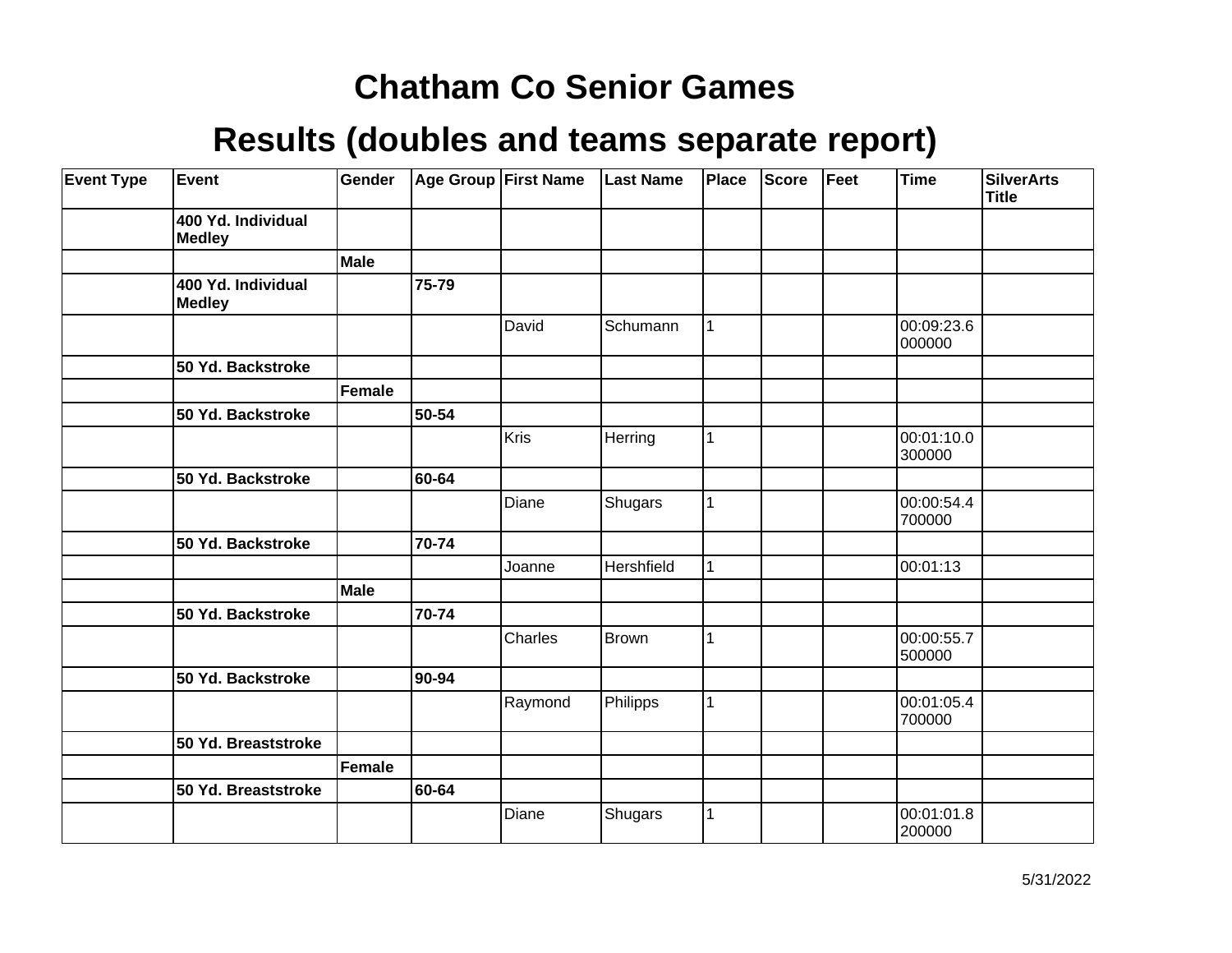| <b>Event Type</b> | Event               | Gender      |       | Age Group First Name | <b>Last Name</b> | Place          | Score | Feet | <b>Time</b>          | <b>SilverArts</b><br><b>Title</b> |
|-------------------|---------------------|-------------|-------|----------------------|------------------|----------------|-------|------|----------------------|-----------------------------------|
|                   | 50 Yd. Breaststroke |             | 65-69 |                      |                  |                |       |      |                      |                                   |
|                   |                     |             |       | Rita                 | Bergevin         | 1              |       |      | 00:02:14.4<br>000000 |                                   |
|                   | 50 Yd. Breaststroke |             | 70-74 |                      |                  |                |       |      |                      |                                   |
|                   |                     |             |       | Joanne               | Hershfield       | 1              |       |      | 00:01:19.5<br>000000 |                                   |
|                   |                     |             |       | Sandra               | Void             | $\overline{2}$ |       |      | 00:01:46.4<br>400000 |                                   |
|                   |                     | <b>Male</b> |       |                      |                  |                |       |      |                      |                                   |
|                   | 50 Yd. Breaststroke |             | 55-59 |                      |                  |                |       |      |                      |                                   |
|                   |                     |             |       | Humberto             | Reyna            | 1              |       |      | 00:01:06.2<br>800000 |                                   |
|                   | 50 Yd. Breaststroke |             | 65-69 |                      |                  |                |       |      |                      |                                   |
|                   |                     |             |       | David                | McKee            | 1              |       |      | 00:01:13.3<br>800000 |                                   |
|                   | 50 Yd. Breaststroke |             | 70-74 |                      |                  |                |       |      |                      |                                   |
|                   |                     |             |       | Keith                | Megginson        | 1              |       |      | 00:00:53.5<br>000000 |                                   |
|                   |                     |             |       | Charles              | Brown            | $\overline{2}$ |       |      | 00:00:56.0<br>400000 |                                   |
|                   | 50 Yd. Freestyle    |             |       |                      |                  |                |       |      |                      |                                   |
|                   |                     | Female      |       |                      |                  |                |       |      |                      |                                   |
|                   | 50 Yd. Freestyle    |             | 50-54 |                      |                  |                |       |      |                      |                                   |
|                   |                     |             |       | Patricia             | Reyna            | 1              |       |      | 00:01:00.4<br>400000 |                                   |
|                   | 50 Yd. Freestyle    |             | 85-89 |                      |                  |                |       |      |                      |                                   |
|                   |                     |             |       | Anne                 | Granath          | 1              |       |      | 00:01:05.1<br>000000 |                                   |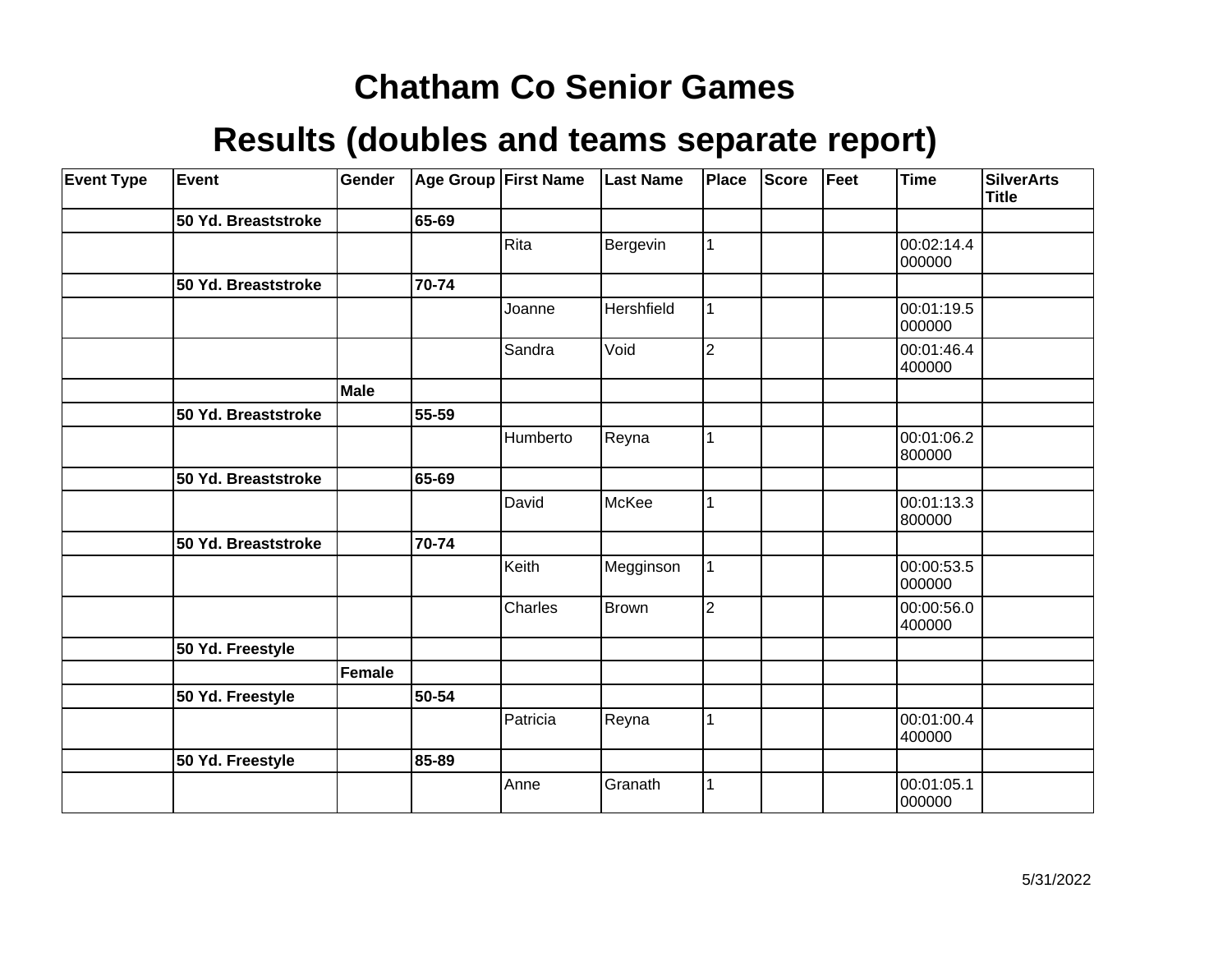| <b>Event Type</b> | Event             | Gender      |       | <b>Age Group First Name</b> | <b>Last Name</b> | Place       | Score | Feet | <b>Time</b>          | <b>SilverArts</b><br><b>Title</b> |
|-------------------|-------------------|-------------|-------|-----------------------------|------------------|-------------|-------|------|----------------------|-----------------------------------|
|                   |                   | <b>Male</b> |       |                             |                  |             |       |      |                      |                                   |
|                   | 50 Yd. Freestyle  |             | 50-54 |                             |                  |             |       |      |                      |                                   |
|                   |                   |             |       | Claudio                     | Baccarelli       | 1           |       |      | 00:00:31.6<br>000000 |                                   |
|                   | 50 Yd. Freestyle  |             | 55-59 |                             |                  |             |       |      |                      |                                   |
|                   |                   |             |       | Humberto                    | Reyna            | 1           |       |      | 00:00:42.8<br>900000 |                                   |
|                   | 50 Yd. Freestyle  |             | 65-69 |                             |                  |             |       |      |                      |                                   |
|                   |                   |             |       | David                       | McKee            |             |       |      | 00:00:47.6<br>600000 |                                   |
|                   | 50 Yd. Freestyle  |             | 70-74 |                             |                  |             |       |      |                      |                                   |
|                   |                   |             |       | Keith                       | Megginson        | 1           |       |      | 00:00:33.7<br>000000 |                                   |
|                   | 50 Yd. Freestyle  |             | 90-94 |                             |                  |             |       |      |                      |                                   |
|                   |                   |             |       | Raymond                     | Philipps         | 1           |       |      | 00:00:59.7<br>200000 |                                   |
|                   | 500 Yd. Freestyle |             |       |                             |                  |             |       |      |                      |                                   |
|                   |                   | Female      |       |                             |                  |             |       |      |                      |                                   |
|                   | 500 Yd. Freestyle |             | 50-54 |                             |                  |             |       |      |                      |                                   |
|                   |                   |             |       | Kris                        | Herring          | 1           |       |      | 00:13:02.9<br>700000 |                                   |
|                   | 500 Yd. Freestyle |             | 60-64 |                             |                  |             |       |      |                      |                                   |
|                   |                   |             |       | Diane                       | Shugars          | $\mathbf 1$ |       |      | 00:09:47.4<br>000000 |                                   |
|                   | 500 Yd. Freestyle |             | 70-74 |                             |                  |             |       |      |                      |                                   |
|                   |                   |             |       | Joanne                      | Hershfield       | 1           |       |      | 00:11:23.6<br>900000 |                                   |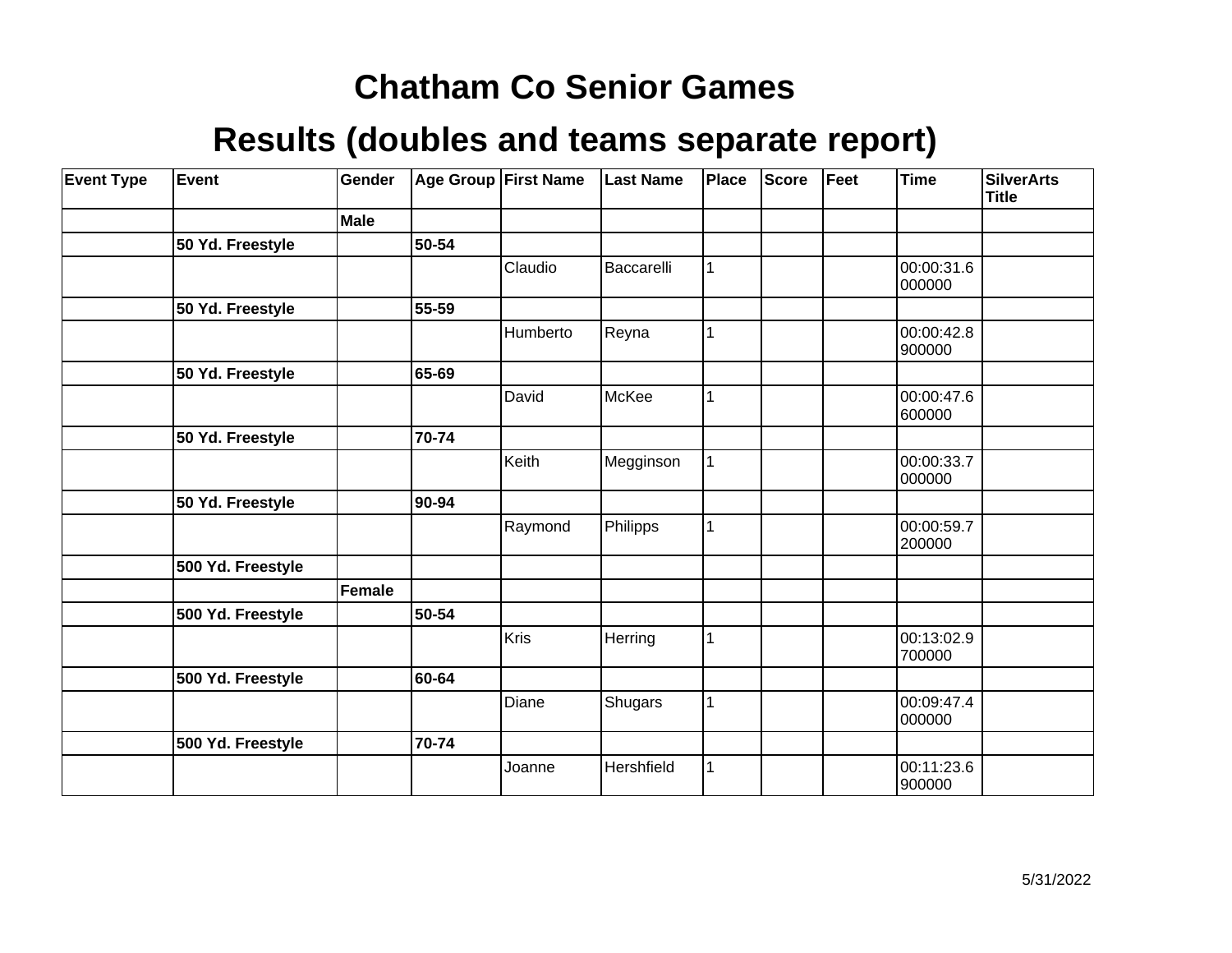| <b>Event Type</b>   | <b>Event</b>                | Gender      |       | Age Group First Name | <b>Last Name</b> | Place | Score | Feet | <b>Time</b>          | <b>SilverArts</b><br><b>Title</b> |
|---------------------|-----------------------------|-------------|-------|----------------------|------------------|-------|-------|------|----------------------|-----------------------------------|
|                     | 500 Yd. Freestyle           |             | 85-89 |                      |                  |       |       |      |                      |                                   |
|                     |                             |             |       | Anne                 | Granath          | 1     |       |      | 00:13:37.4<br>000000 |                                   |
|                     |                             | Male        |       |                      |                  |       |       |      |                      |                                   |
|                     | 500 Yd. Freestyle           |             | 70-74 |                      |                  |       |       |      |                      |                                   |
|                     |                             |             |       | Keith                | Megginson        |       |       |      | 00:10:14.1<br>900000 |                                   |
|                     | 500 Yd. Freestyle           |             | 75-79 |                      |                  |       |       |      |                      |                                   |
|                     |                             |             |       | David                | Schumann         | 1     |       |      | 00:08:46.3<br>400000 |                                   |
| <b>Table Tennis</b> |                             |             |       |                      |                  |       |       |      |                      |                                   |
|                     | <b>Table Tennis Singles</b> |             |       |                      |                  |       |       |      |                      |                                   |
|                     |                             | Female      |       |                      |                  |       |       |      |                      |                                   |
|                     | <b>Table Tennis Singles</b> |             | 50-54 |                      |                  |       |       |      |                      |                                   |
|                     |                             |             |       | Priya                | Chinnaswam   1   |       |       |      |                      |                                   |
|                     | <b>Table Tennis Singles</b> |             | 70-74 |                      |                  |       |       |      |                      |                                   |
|                     |                             |             |       | Pam                  | Burns            | 1     |       |      |                      |                                   |
|                     | <b>Table Tennis Singles</b> |             | 80-84 |                      |                  |       |       |      |                      |                                   |
|                     |                             |             |       | Mary Anne            | Kendall          | 1     |       |      |                      |                                   |
|                     | <b>Table Tennis Singles</b> |             | 90-94 |                      |                  |       |       |      |                      |                                   |
|                     |                             |             |       | Lilian               | Pruett           | 1     |       |      |                      |                                   |
|                     |                             | <b>Male</b> |       |                      |                  |       |       |      |                      |                                   |
|                     | <b>Table Tennis Singles</b> |             | 55-59 |                      |                  |       |       |      |                      |                                   |
|                     |                             |             |       | Roger                | Hinshaw          | 1     |       |      |                      |                                   |
|                     | <b>Table Tennis Singles</b> |             | 60-64 |                      |                  |       |       |      |                      |                                   |
|                     |                             |             |       | Keith                | Geitner          |       |       |      |                      |                                   |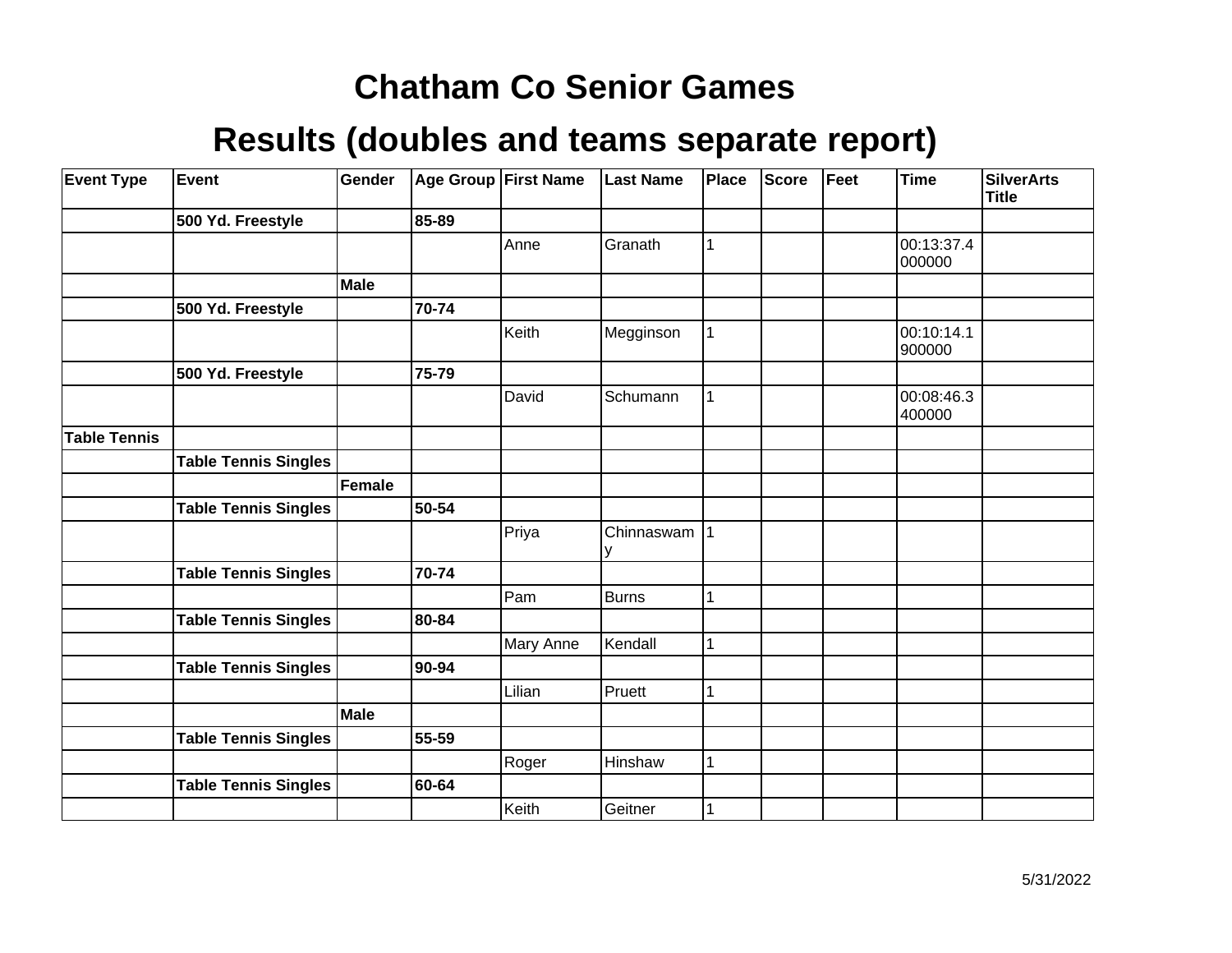| <b>Event Type</b> | Event                       | Gender | Age Group First Name |               | <b>Last Name</b> | Place          | <b>Score</b> | Feet | <b>Time</b> | <b>SilverArts</b><br><b>Title</b> |
|-------------------|-----------------------------|--------|----------------------|---------------|------------------|----------------|--------------|------|-------------|-----------------------------------|
|                   | <b>Table Tennis Singles</b> |        | 70-74                |               |                  |                |              |      |             |                                   |
|                   |                             |        |                      | Duane         | Millslagle       |                |              |      |             |                                   |
|                   |                             |        |                      | Dan           | Burns            | $\overline{2}$ |              |      |             |                                   |
|                   | <b>Table Tennis Singles</b> |        | 80-84                |               |                  |                |              |      |             |                                   |
|                   |                             |        |                      | Alan          | Ziegler          |                |              |      |             |                                   |
|                   |                             |        |                      | Jim           | Epperson         | $\mathbf 2$    |              |      |             |                                   |
|                   | <b>Table Tennis Singles</b> |        | 85-89                |               |                  |                |              |      |             |                                   |
|                   |                             |        |                      | Frans         | Verhagen         |                |              |      |             |                                   |
|                   |                             |        |                      | George        | Evans            | 2              |              |      |             |                                   |
| <b>Tennis</b>     |                             |        |                      |               |                  |                |              |      |             |                                   |
|                   | <b>Tennis Singles</b>       |        |                      |               |                  |                |              |      |             |                                   |
|                   |                             | Female |                      |               |                  |                |              |      |             |                                   |
|                   | <b>Tennis Singles</b>       |        | 80-84                |               |                  |                |              |      |             |                                   |
|                   |                             |        |                      | Mary Anne     | Kendall          | 1              |              |      |             |                                   |
|                   |                             | Male   |                      |               |                  |                |              |      |             |                                   |
|                   | <b>Tennis Singles</b>       |        | 60-64                |               |                  |                |              |      |             |                                   |
|                   |                             |        |                      | Kevin         | Kirk             |                |              |      |             |                                   |
|                   |                             |        |                      | John          | Adamo            | $\overline{2}$ |              |      |             |                                   |
|                   | <b>Tennis Singles</b>       |        | 70-74                |               |                  |                |              |      |             |                                   |
|                   |                             |        |                      | michael       | bollini          |                |              |      |             |                                   |
|                   |                             |        |                      | Doug          | Brugler          | 2              |              |      |             |                                   |
|                   | <b>Tennis Singles</b>       |        | 75-79                |               |                  |                |              |      |             |                                   |
|                   |                             |        |                      | Berto         | Andersen         |                |              |      |             |                                   |
|                   |                             |        |                      | <b>JOSEPH</b> | <b>BERTON</b>    | 2              |              |      |             |                                   |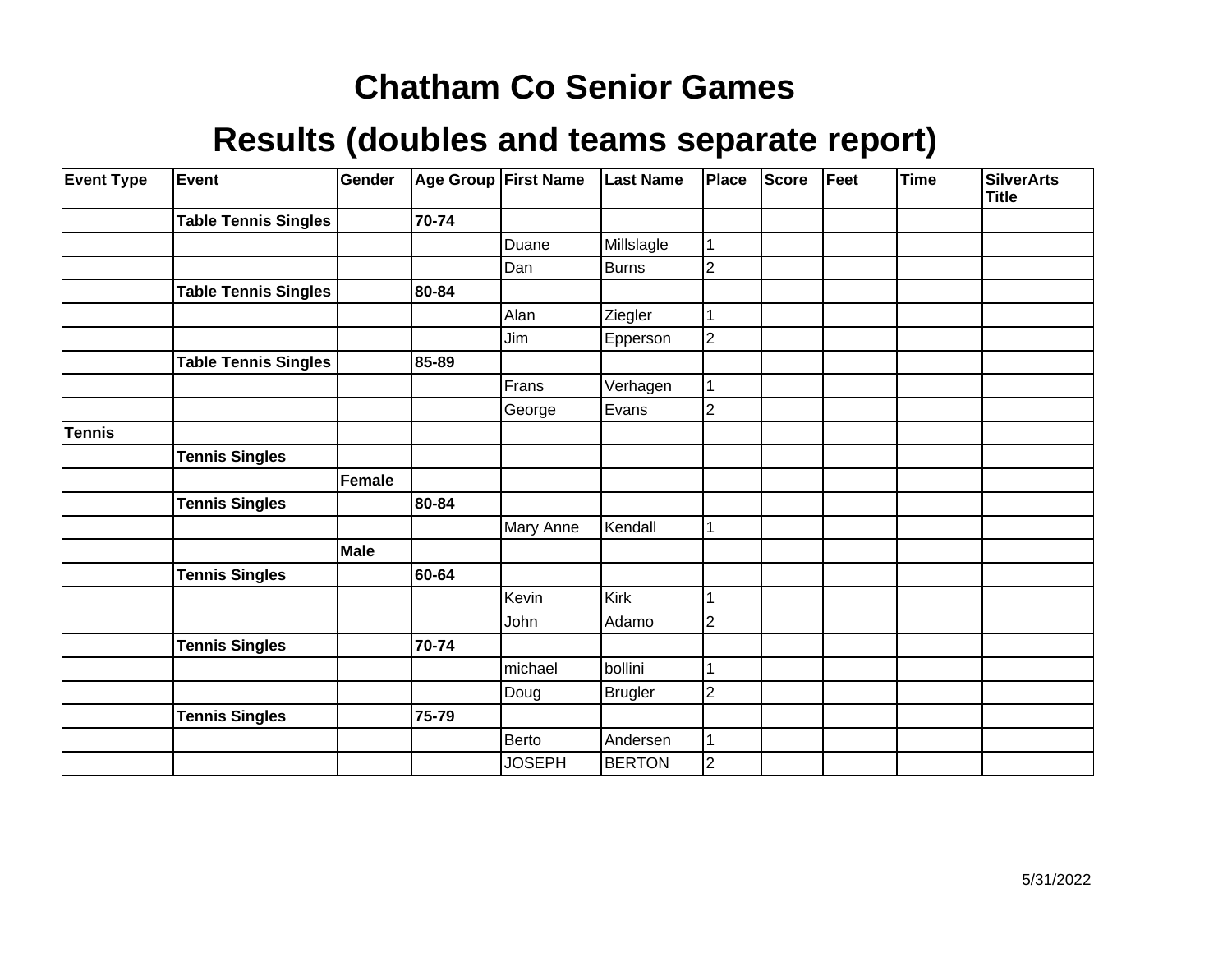| <b>Event Type</b> | <b>Event</b>          | Gender |       | Age Group First Name | <b>Last Name</b> | <b>Place</b>   | <b>Score</b> | Feet | <b>Time</b>          | <b>SilverArts</b><br><b>Title</b> |
|-------------------|-----------------------|--------|-------|----------------------|------------------|----------------|--------------|------|----------------------|-----------------------------------|
|                   | <b>Tennis Singles</b> |        | 80-84 |                      |                  |                |              |      |                      |                                   |
|                   |                       |        |       | John                 | Zednick          |                |              |      |                      |                                   |
|                   |                       |        |       | John                 | Przybylinski     | $\overline{2}$ |              |      |                      |                                   |
|                   | <b>Tennis Singles</b> |        | 90-94 |                      |                  |                |              |      |                      |                                   |
|                   |                       |        |       | David                | <b>Duddles</b>   |                |              |      |                      |                                   |
| <b>Track</b>      |                       |        |       |                      |                  |                |              |      |                      |                                   |
|                   | 100 Meter Dash        |        |       |                      |                  |                |              |      |                      |                                   |
|                   |                       | Female |       |                      |                  |                |              |      |                      |                                   |
|                   | 100 Meter Dash        |        | 55-59 |                      |                  |                |              |      |                      |                                   |
|                   |                       |        |       | Denise               | Lynch            |                |              |      | 00:00:17.1<br>000000 |                                   |
|                   |                       | Male   |       |                      |                  |                |              |      |                      |                                   |
|                   | 100 Meter Dash        |        | 55-59 |                      |                  |                |              |      |                      |                                   |
|                   |                       |        |       | Kevin                | Williams         |                |              |      | 00:00:13.3<br>900000 |                                   |
|                   |                       |        |       | Humberto             | Reyna            | $\overline{2}$ |              |      | 00:00:17.0<br>100000 |                                   |
|                   | 100 Meter Dash        |        | 70-74 |                      |                  |                |              |      |                      |                                   |
|                   |                       |        |       | Wayne                | Eckert           |                |              |      | 00:00:20.4<br>700000 |                                   |
|                   |                       |        |       | Richard              | Poole            | $\overline{2}$ |              |      | 00:02:09.2<br>000000 |                                   |
|                   | 100 Meter Dash        |        | 85-89 |                      |                  |                |              |      |                      |                                   |
|                   |                       |        |       | Bill                 | Powers           |                |              |      | 00:00:29.2<br>800000 |                                   |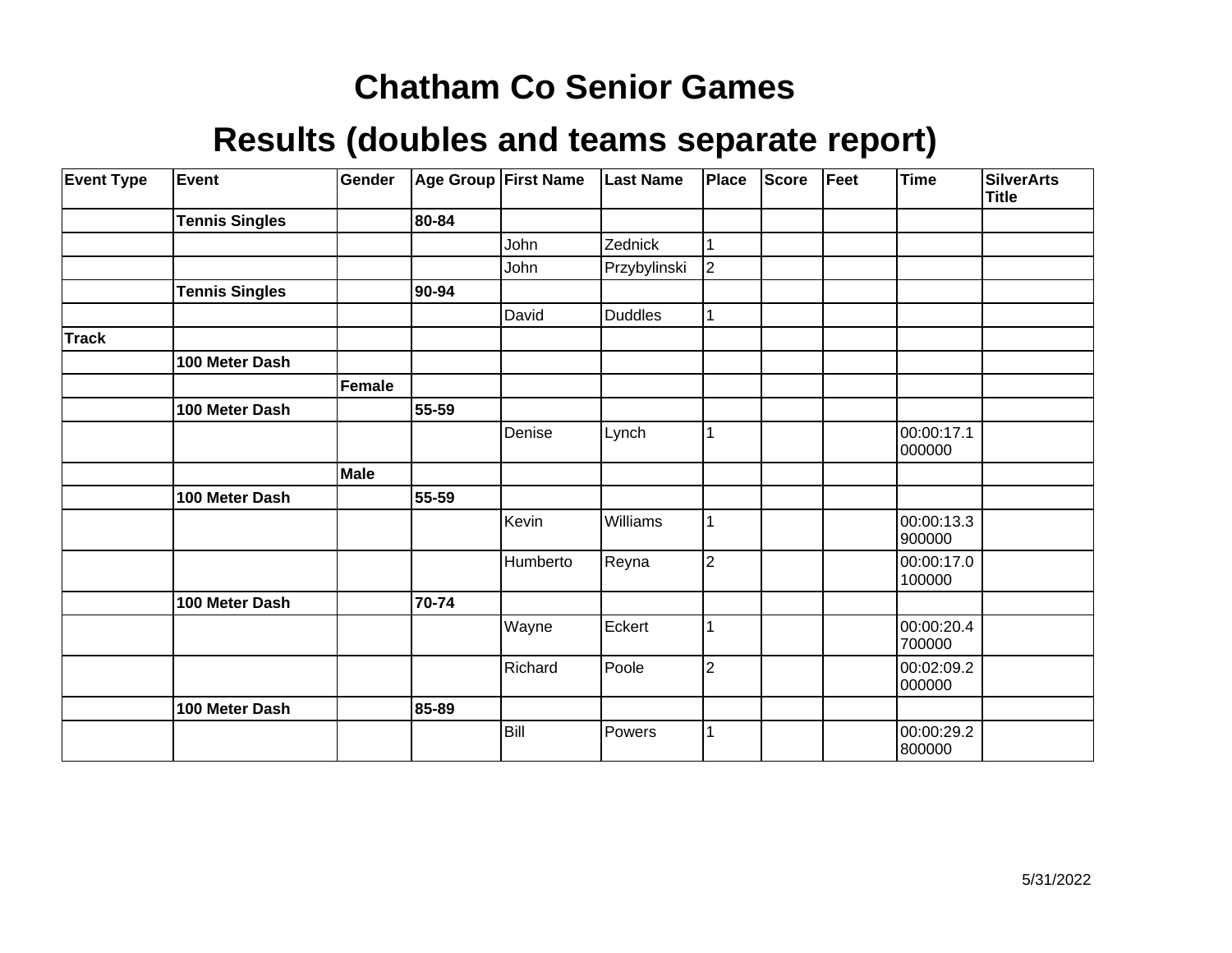| <b>Event Type</b> | Event                              | Gender        |       | <b>Age Group First Name</b> | <b>Last Name</b> | Place | <b>Score</b> | Feet | <b>Time</b>          | <b>SilverArts</b><br>Title |
|-------------------|------------------------------------|---------------|-------|-----------------------------|------------------|-------|--------------|------|----------------------|----------------------------|
|                   | 1500 Meter Power<br><b>Walking</b> |               |       |                             |                  |       |              |      |                      |                            |
|                   |                                    | <b>Female</b> |       |                             |                  |       |              |      |                      |                            |
|                   | 1500 Meter Power<br><b>Walking</b> |               | 50-54 |                             |                  |       |              |      |                      |                            |
|                   |                                    |               |       | Patricia                    | Reyna            | 1     |              |      | 00:14:11.5<br>300000 |                            |
|                   | 1500 Meter Power<br><b>Walking</b> |               | 65-69 |                             |                  |       |              |      |                      |                            |
|                   |                                    |               |       | Jan                         | Ross             | 1     |              |      | 00:14:33.5<br>300000 |                            |
|                   |                                    | Male          |       |                             |                  |       |              |      |                      |                            |
|                   | 1500 Meter Power<br><b>Walking</b> |               | 55-59 |                             |                  |       |              |      |                      |                            |
|                   |                                    |               |       | Humberto                    | Reyna            | 1     |              |      | 00:10:37.0<br>900000 |                            |
|                   | 1500 Meter Power<br><b>Walking</b> |               | 70-74 |                             |                  |       |              |      |                      |                            |
|                   |                                    |               |       | <b>Mark</b>                 | Herboth          | 1     |              |      | 00:12:28.9<br>400000 |                            |
|                   | 1500 Meter Power<br><b>Walking</b> |               | 80-84 |                             |                  |       |              |      |                      |                            |
|                   |                                    |               |       | Jim                         | Epperson         | 1     |              |      | 00:15:07.5<br>500000 |                            |
|                   | 1500 Meter Run                     |               |       |                             |                  |       |              |      |                      |                            |
|                   |                                    | Male          |       |                             |                  |       |              |      |                      |                            |
|                   | 1500 Meter Run                     |               | 70-74 |                             |                  |       |              |      |                      |                            |
|                   |                                    |               |       | Wayne                       | Eckert           |       |              |      | 00:07:59             |                            |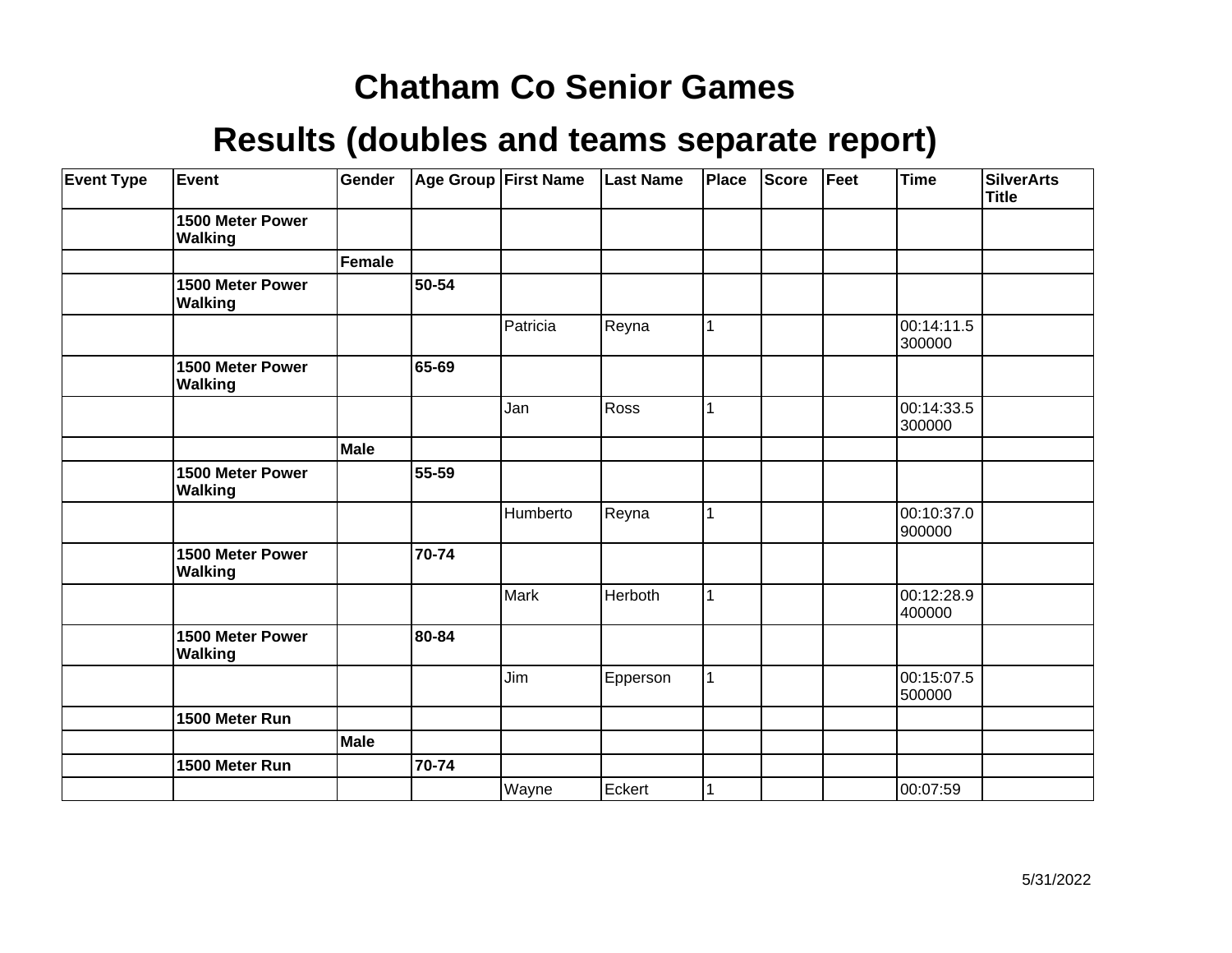| <b>Event Type</b> | Event          | Gender        |       | Age Group First Name | <b>Last Name</b> | Place          | <b>Score</b> | Feet | <b>Time</b>          | <b>SilverArts</b><br>Title |
|-------------------|----------------|---------------|-------|----------------------|------------------|----------------|--------------|------|----------------------|----------------------------|
|                   | 200 Meter Dash |               |       |                      |                  |                |              |      |                      |                            |
|                   |                | <b>Male</b>   |       |                      |                  |                |              |      |                      |                            |
|                   | 200 Meter Dash |               | 55-59 |                      |                  |                |              |      |                      |                            |
|                   |                |               |       | Humberto             | Reyna            | 1              |              |      | 00:00:37.0<br>600000 |                            |
|                   | 200 Meter Dash |               | 70-74 |                      |                  |                |              |      |                      |                            |
|                   |                |               |       | Richard              | Poole            | $\mathbf{1}$   |              |      | 00:00:43.4<br>200000 |                            |
|                   |                |               |       | Wayne                | Eckert           | $\overline{2}$ |              |      | 00:00:49.6<br>400000 |                            |
|                   | 400 Meter Dash |               |       |                      |                  |                |              |      |                      |                            |
|                   |                | Male          |       |                      |                  |                |              |      |                      |                            |
|                   | 400 Meter Dash |               | 55-59 |                      |                  |                |              |      |                      |                            |
|                   |                |               |       | Humberto             | Reyna            | $\mathbf{1}$   |              |      | 00:01:29.4<br>600000 |                            |
|                   | 400 Meter Dash |               | 70-74 |                      |                  |                |              |      |                      |                            |
|                   |                |               |       | Richard              | Poole            | 1              |              |      | 00:01:46.7<br>200000 |                            |
|                   |                |               |       | Wayne                | Eckert           | $\overline{2}$ |              |      | 00:02:24.7<br>200000 |                            |
|                   | 400 Meter Dash |               | 85-89 |                      |                  |                |              |      |                      |                            |
|                   |                |               |       | Bill                 | Powers           | $\mathbf 1$    |              |      | 00:02:24.7<br>200000 |                            |
|                   | 50 Meter Dash  |               |       |                      |                  |                |              |      |                      |                            |
|                   |                | <b>Female</b> |       |                      |                  |                |              |      |                      |                            |
|                   | 50 Meter Dash  |               | 55-59 |                      |                  |                |              |      |                      |                            |
|                   |                |               |       | Denise               | Lynch            | 1              |              |      | 00:00:09.0<br>300000 |                            |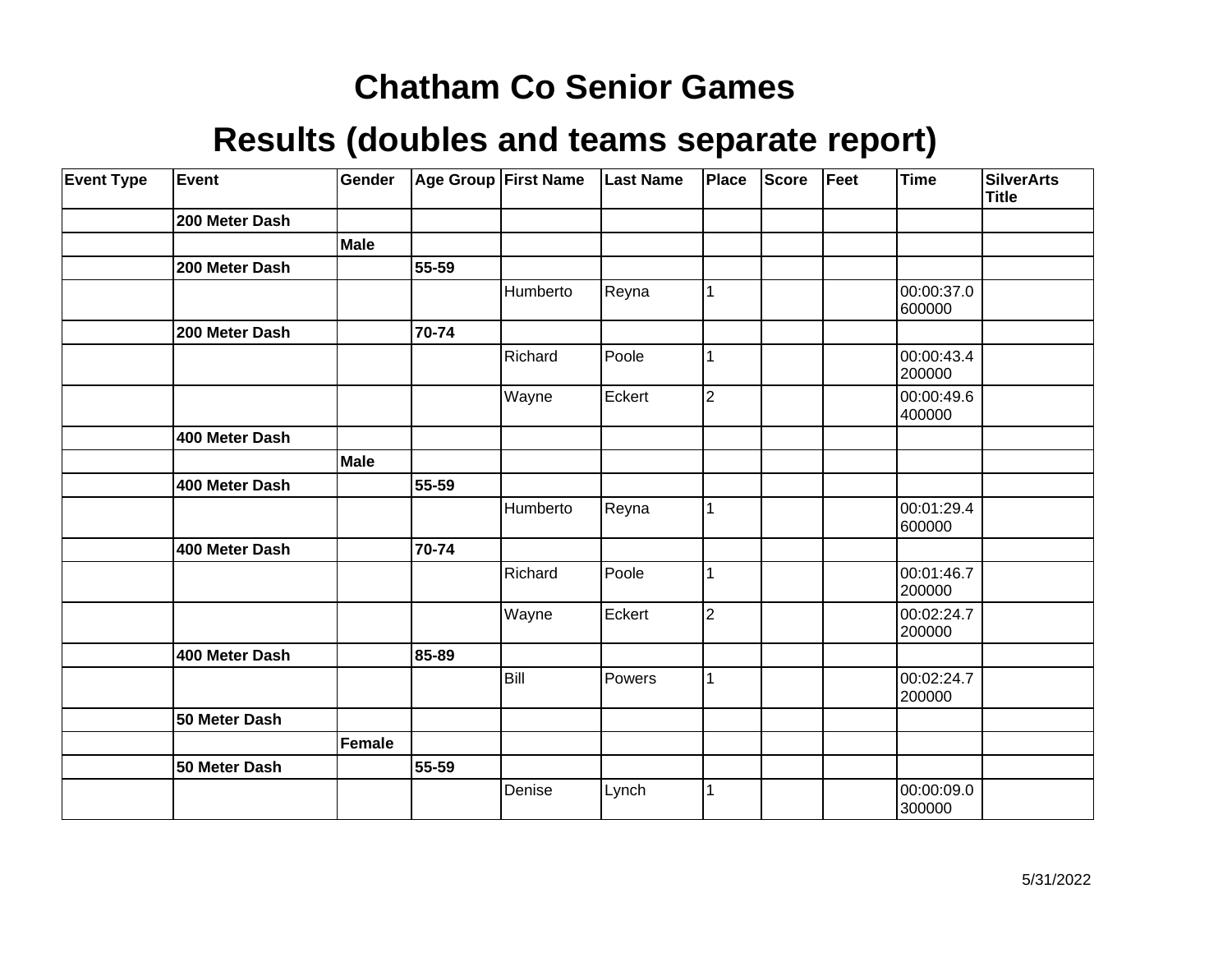| <b>Event Type</b> | Event            | Gender      |       | Age Group First Name | <b>Last Name</b> | Place          | Score | Feet | <b>Time</b>          | SilverArts<br><b>Title</b> |
|-------------------|------------------|-------------|-------|----------------------|------------------|----------------|-------|------|----------------------|----------------------------|
|                   |                  | Male        |       |                      |                  |                |       |      |                      |                            |
|                   | 50 Meter Dash    |             | 55-59 |                      |                  |                |       |      |                      |                            |
|                   |                  |             |       | Kevin                | Williams         | $\mathbf{1}$   |       |      | 00:00:06.8<br>800000 |                            |
|                   |                  |             |       | Humberto             | Reyna            | $\overline{2}$ |       |      | 00:00:08             |                            |
|                   | 50 Meter Dash    |             | 70-74 |                      |                  |                |       |      |                      |                            |
|                   |                  |             |       | Richard              | Poole            | 1              |       |      | 00:00:10             |                            |
|                   |                  |             |       | Wayne                | Eckert           | $\overline{2}$ |       |      | 00:00:10.8<br>200000 |                            |
|                   |                  |             |       | Rob                  | Silbajoris       | 3              |       |      | 00:00:10.8<br>300000 |                            |
|                   | 5k Power Walking |             |       |                      |                  |                |       |      |                      |                            |
|                   |                  | Female      |       |                      |                  |                |       |      |                      |                            |
|                   | 5k Power Walking |             | 55-59 |                      |                  |                |       |      |                      |                            |
|                   |                  |             |       | Anne                 | Chapman          | $\mathbf{1}$   |       |      | 00:40:50             |                            |
|                   | 5k Power Walking |             | 60-64 |                      |                  |                |       |      |                      |                            |
|                   |                  |             |       | Elizabeth            | Fridley          | 1              |       |      | 00:40:27             |                            |
|                   | 5k Power Walking |             | 65-69 |                      |                  |                |       |      |                      |                            |
|                   |                  |             |       | Susan                | Hardy            | 1              |       |      | 00:48:40.4<br>000000 |                            |
|                   |                  | <b>Male</b> |       |                      |                  |                |       |      |                      |                            |
|                   | 5k Power Walking |             | 55-59 |                      |                  |                |       |      |                      |                            |
|                   |                  |             |       | Humberto             | Reyna            | 1              |       |      | 00:34:40             |                            |
|                   | 800 Meter Run    |             |       |                      |                  |                |       |      |                      |                            |
|                   |                  | Male        |       |                      |                  |                |       |      |                      |                            |
|                   | 800 Meter Run    |             | 55-59 |                      |                  |                |       |      |                      |                            |
|                   |                  |             |       | Humberto             | Reyna            | 1              |       |      | 00:03:32.1<br>300000 |                            |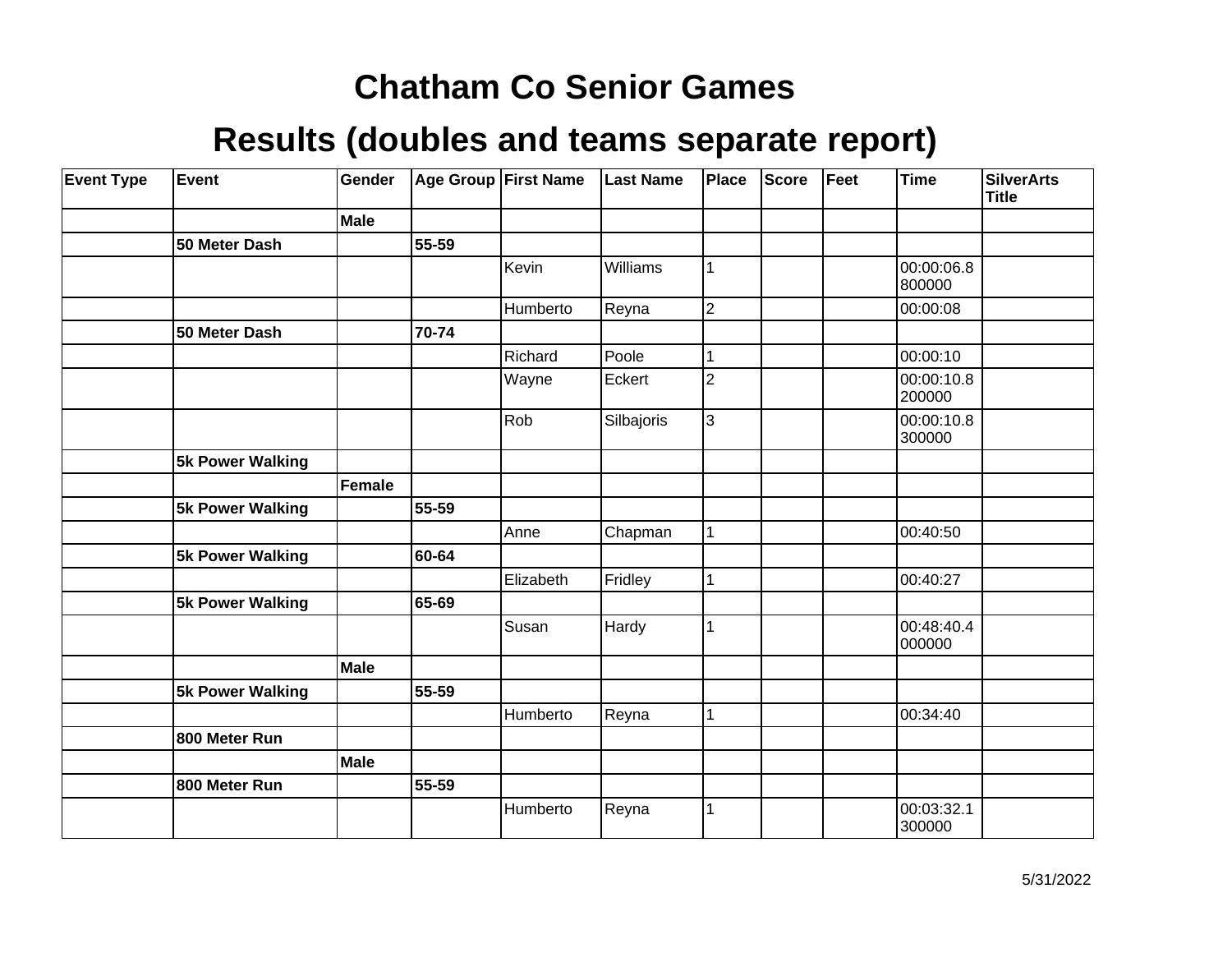| <b>Event Type</b>  | Event              | Gender        |       | <b>Age Group First Name</b> | <b>Last Name</b> | <b>Place</b>            | <b>Score</b> | Feet | <b>Time</b>          | <b>SilverArts</b><br><b>Title</b> |
|--------------------|--------------------|---------------|-------|-----------------------------|------------------|-------------------------|--------------|------|----------------------|-----------------------------------|
|                    | 800 Meter Run      |               | 70-74 |                             |                  |                         |              |      |                      |                                   |
|                    |                    |               |       | Wayne                       | Eckert           |                         |              |      | 00:04:05.7<br>800000 |                                   |
|                    |                    |               |       | Richard                     | Poole            | $\overline{2}$          |              |      | 00:04:26.1<br>900000 |                                   |
| <b>Visual Arts</b> |                    |               |       |                             |                  |                         |              |      |                      |                                   |
|                    | <b>Acrylics</b>    |               |       |                             |                  |                         |              |      |                      |                                   |
|                    |                    | <b>Female</b> |       |                             |                  |                         |              |      |                      |                                   |
|                    | <b>Acrylics</b>    |               | 55-59 |                             |                  |                         |              |      |                      |                                   |
|                    |                    |               |       | Ann                         | Strickland       | 3                       |              |      |                      | Here's to<br><b>Better Times</b>  |
|                    |                    |               |       | Dawn                        | <b>Streets</b>   | $\overline{\mathbf{4}}$ |              |      |                      | Aground                           |
|                    | <b>Acrylics</b>    |               | 70-74 |                             |                  |                         |              |      |                      |                                   |
|                    |                    |               |       | Patricia                    | Reid             |                         |              |      |                      | Woodworker                        |
|                    | <b>Acrylics</b>    |               | 85-89 |                             |                  |                         |              |      |                      |                                   |
|                    |                    |               |       | Lucy                        | Rodrigues        | $\overline{c}$          |              |      |                      | Ode to Monica                     |
|                    | <b>Drawing</b>     |               |       |                             |                  |                         |              |      |                      |                                   |
|                    |                    | <b>Female</b> |       |                             |                  |                         |              |      |                      |                                   |
|                    | <b>Drawing</b>     |               | 65-69 |                             |                  |                         |              |      |                      |                                   |
|                    |                    |               |       | Rachel                      | Harter           | $\overline{2}$          |              |      |                      | Azaleas                           |
|                    | <b>Drawing</b>     |               | 70-74 |                             |                  |                         |              |      |                      |                                   |
|                    |                    |               |       | Patricia                    | Reid             |                         |              |      |                      | Portrait                          |
|                    | <b>Mixed Media</b> |               |       |                             |                  |                         |              |      |                      |                                   |
|                    |                    | <b>Female</b> |       |                             |                  |                         |              |      |                      |                                   |
|                    | <b>Mixed Media</b> |               | 50-54 |                             |                  |                         |              |      |                      |                                   |
|                    |                    |               |       | Patricia                    | Reyna            | 1                       |              |      |                      | Bathed by the<br>Light            |